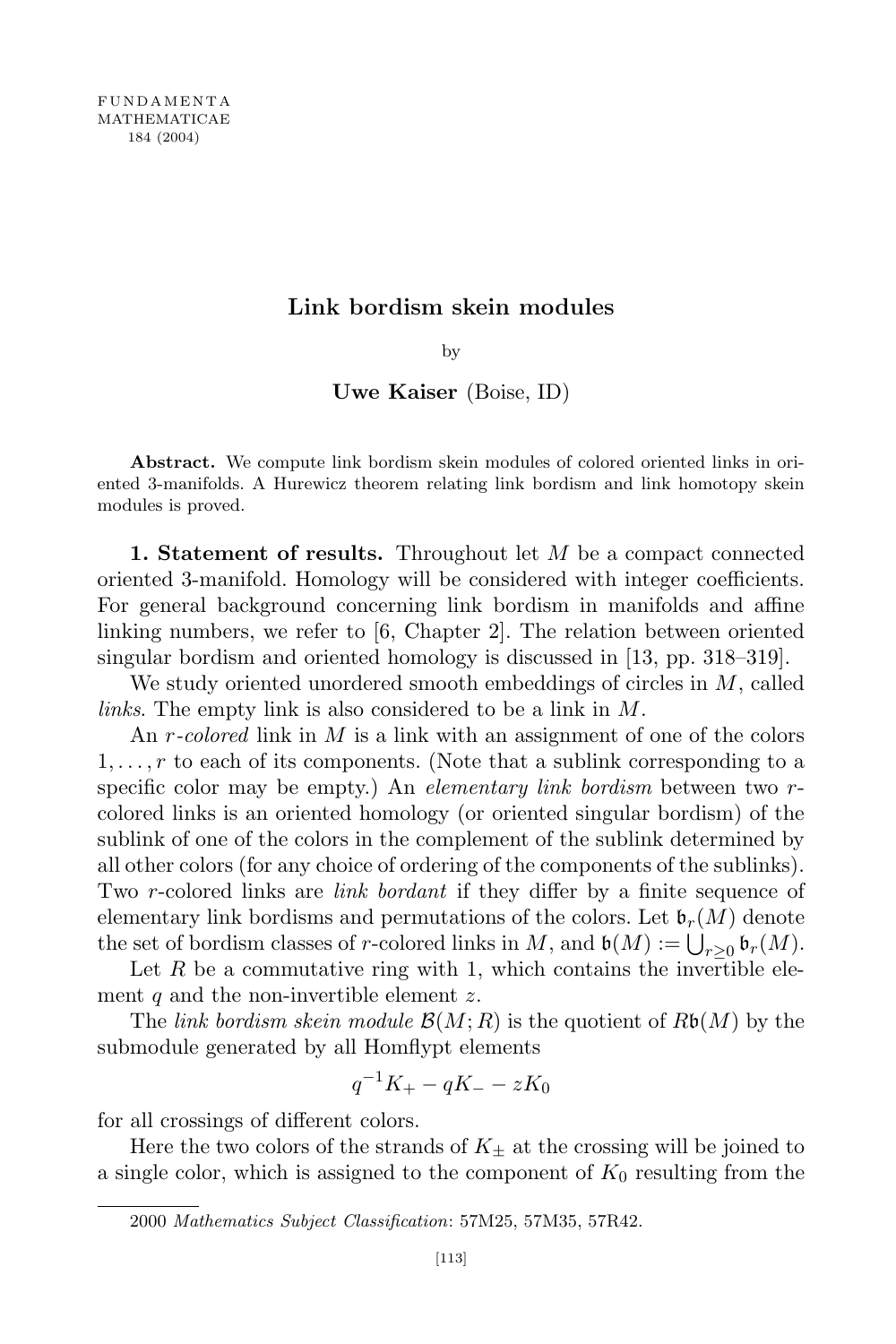114 U. Kaiser



smoothing. Necessarily this joined color is assigned to all the components which were colored before with one of the two colors of the two strands at the crossing. The remaining assignments of colors will be unchanged. Thus if  $K_{\pm}$  are r-colored links then  $K_0$  is an  $(r-1)$ -colored link.

It is our first goal in this paper to describe a presentation of  $\mathcal{B}(M;R)$ which relates the structure of the module with the geometry of M.

Let  $\partial M$  be the boundary of M. We call M Betti-trivial if  $2b_1(M) =$  $b_1(\partial M)$ , where  $b_1(X)$  is the first Betti number of a space X. It has been shown in  $[6]$  that M is Betti-trivial if and only if each oriented surface in M is homologous into  $\partial M$  (equivalently M is a submanifold of a Q-homology 3-sphere).

For each set T let  $mon(T)$  denote the set of monomials in T, which is the module basis of the symmetric algebra  $SRT$ . By definition the set mon $(T)$ contains the empty monomial with no factors. For  $k \geq 0$  let  $\text{mon}(T, k)$ denote the set of all monomials of length  $k$ .

A standard link for  $a \in \text{mon}(H_1(M))$  is a colored link in M with homology classes of colors given by a. This defines an epimorphism

$$
\sigma: SRH_1(M) \to \mathcal{B}(M;R).
$$

In Section 3 we will construct certain symmetric systems of standard links. For such a system, by using the intersection pairing (see  $[6,$  Appendix))

$$
j: H_2(M) \otimes H_1(M) \to \mathbb{Z},
$$

a calibration will be defined, which is a certain collection of labeled graphs. (The calibration is actually determined by some easy generalization of the linking pairing of M. If  $H_1(M)$  is torsion-free then the calibration can be assumed trivial.) Also, in Section 3 we will define a subset

$$
\text{mon}_R(H_1(M)) \subset \text{mon}(H_1(M))
$$

from the ring R and j. The inclusion will be proper if and only if  $M$  is not Betti-trivial and  $q^2 - 1$  is invertible in R.

THEOREM 1. The structure of  $\mathcal{B}(M)$  is completely determined by the ring R, the calibration and the intersection pairing of M. More precisely, let  $\sigma$  be a symmetric system of standard links.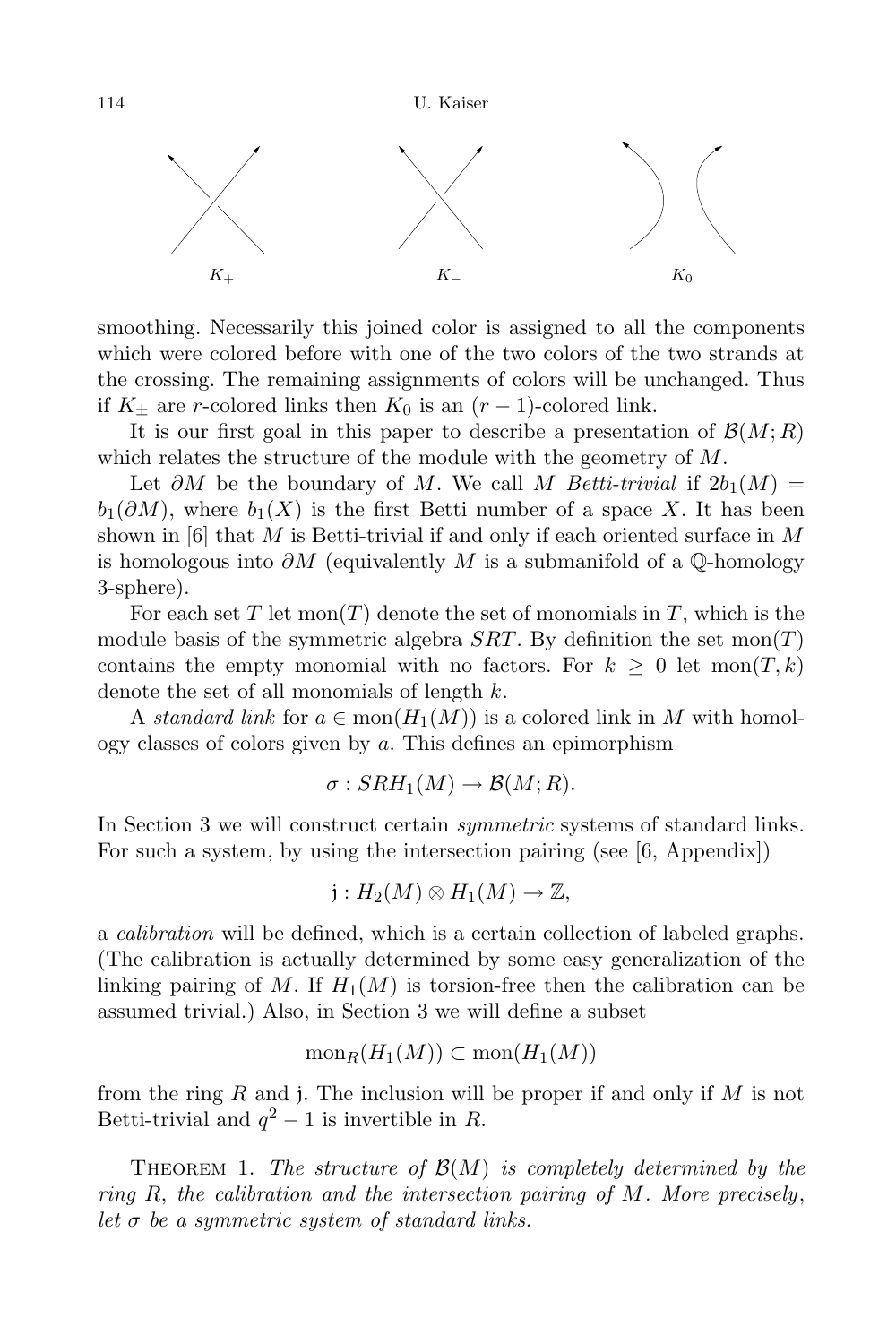(a) If M is Betti-trivial then  $\sigma$  induces an isomorphism

 $SRH_1(M) \cong \mathcal{B}(M;R)$ .

(b) Suppose that M is not Betti-trivial. If  $q^2 - 1$  is not invertible then  $\mathcal{B}(M;R)$  has torsion. If  $q^2-1$  is invertible then  $\sigma$  restricted to  $\text{mon}_R(H_1(M))$  is onto, and a further restriction is not onto.

It is an interesting problem to find the exact conditions on M and R for which the module is free, and to give an explicit description of the torsion otherwise.

The result above follows from a general presentation of the bordism skein module by constructing an isomorphism with a certain skein module of linking graphs.

Two links in M are *link homotopic* if they are homotopic by a homotopy which keeps components disjoint. This equivalence relation was introduced by J. Milnor in 1954 [16]. Let  $\mathfrak{h}(M)$  denote the set of link homotopy classes of links in M. The homotopy skein module  $\mathcal{H}(M;R)$  is defined as the quotient of  $R\mathfrak{h}(M)$  by the submodule generated by all Homflypt relations for crossings of different components. For  $R = \mathbb{Z}[z]$  respectively  $R = \mathbb{Z}[q^{\pm 1}, z]$  the module  $\mathcal{H}(M;R)$  is isomorphic to the *Hoste–Przytycki skein module* respectively the q-homotopy skein module. These modules have been defined and studied by J. Hoste and J. Przytycki [5] and J. Przytycki [17], and by the author in  $[7]$ – $[9]$ .

The following result describes the passage from link homotopy skein modules to link bordism skein modules. This is similar to the classical Hurewicz theorem describing the passage from  $\pi_1(M)$  to  $H_1(M)$ . Note that the classical Hurewicz homomorphism factors through the map  $\hat{\pi}(M) \to H_1(M)$ , where  $\hat{\pi}(M)$  is the set of conjugacy classes of  $\pi_1(M)$ . In fact  $\mathcal{H}(M; R)$  and  $\mathcal{B}(M;R)$  can be considered as quantum deformations of  $\hat{\pi}(M)$  and  $H_1(M)$ through the linking geometry contained in  $\mathfrak{h}(M)$  and  $\mathfrak{b}(M)$ .

THEOREM 2 (Hurewicz theorem). The surjective forgetful map

$$
\mathfrak{h}(M)\to\mathfrak{b}(M),
$$

which maps an r-component link to the corresponding r-colored link, induces a Hurewicz epimorphism of skein modules

$$
\mu: \mathcal{H}(M;R) \to \mathcal{B}(M;R).
$$

This is an isomorphism if and only if  $\pi_1(M)$  is abelian of rank not 3.

The results of this paper are based on the author's definition of affine linking numbers of links in oriented 3-manifolds, which classify the link bordism relation in  $M$  (see [6, Chapter 2]).

Outlook. The ideas of this paper suggest a more involved construction of strong linking graphs involving multi-component versions of the affine linking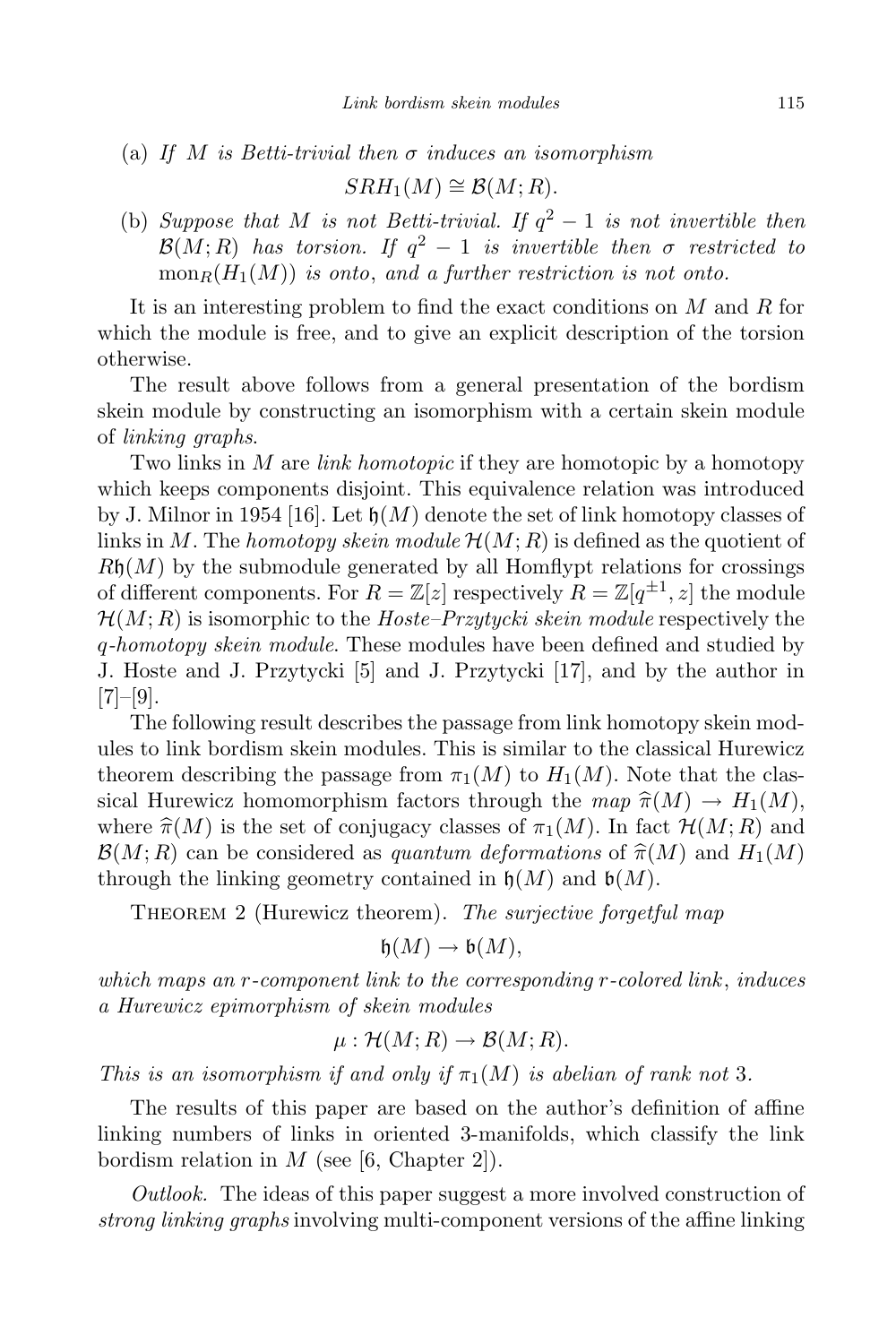numbers of Chernov and Rudyak [2]. (See also [8] for a skein-theoretic version in the case of 3-manifolds.) This will incorporate a non-abelian version of some of the constructions in Sections 2–4 of this paper. Indeterminacies will be determined by string topology operations [1], as in [2] and [8]. In general, the strong linking graph leads to a more detailed understanding of link homotopy skein theory. It can be proved that, if  $q^2 - 1$  is invertible, then the image of a link in the homotopy skein module is determined by its strong linking graph [11]. Also, for  $M$  a cylinder over a surface this image can be computed by a state-sum formula on the strong linking graph, which generalizes Przytycki's formula for links in  $S<sup>3</sup>$  (see [12] and [17]).

Plan of the paper. In Section 2 we develop a skein theory of labeled graphs and prove a presentation result. In Section 3 this is applied to deduce a presentation of the link bordism skein module, and prove Theorem 1. In Section 4 a corresponding theory is developed in the link homotopy case with abelian fundamental group. This is applied in Section 5 to prove the Hurewicz Theorem 2.

I would like to thank J. Przytycki for many helpful comments to improve the paper.

## 2. Skein modules of abstract labeled graphs. Let

$$
H = \bigoplus_{a \in A} H_a
$$

be an abelian group graded over an abelian group A. Suppose there is a bilinear pairing

$$
\iota:\mathbb{Z} A\otimes H\to\mathbb{Z}.
$$

Its restriction to  $A \otimes H_a$  is denoted  $\iota_a$ .

REMARK 1. Note that the group ring  $\mathbb{Z}A$  has two abelian group operations: a formal group ring addition, and the group ring multiplication induced from the group operation in A. Linearity in the first argument refers to the first structure. Note that addition in A defines a natural homomorphism

$$
\mathbb{Z}A\to A.
$$

Thus given a pairing

$$
A\otimes H\to\mathbb{Z}
$$

there is always an induced pairing

$$
\mathbb{Z} A \otimes H \to A \otimes H \to \mathbb{Z}.
$$

Note that the collection  $(\iota_a)_{a \in A}$  determines  $\iota$ .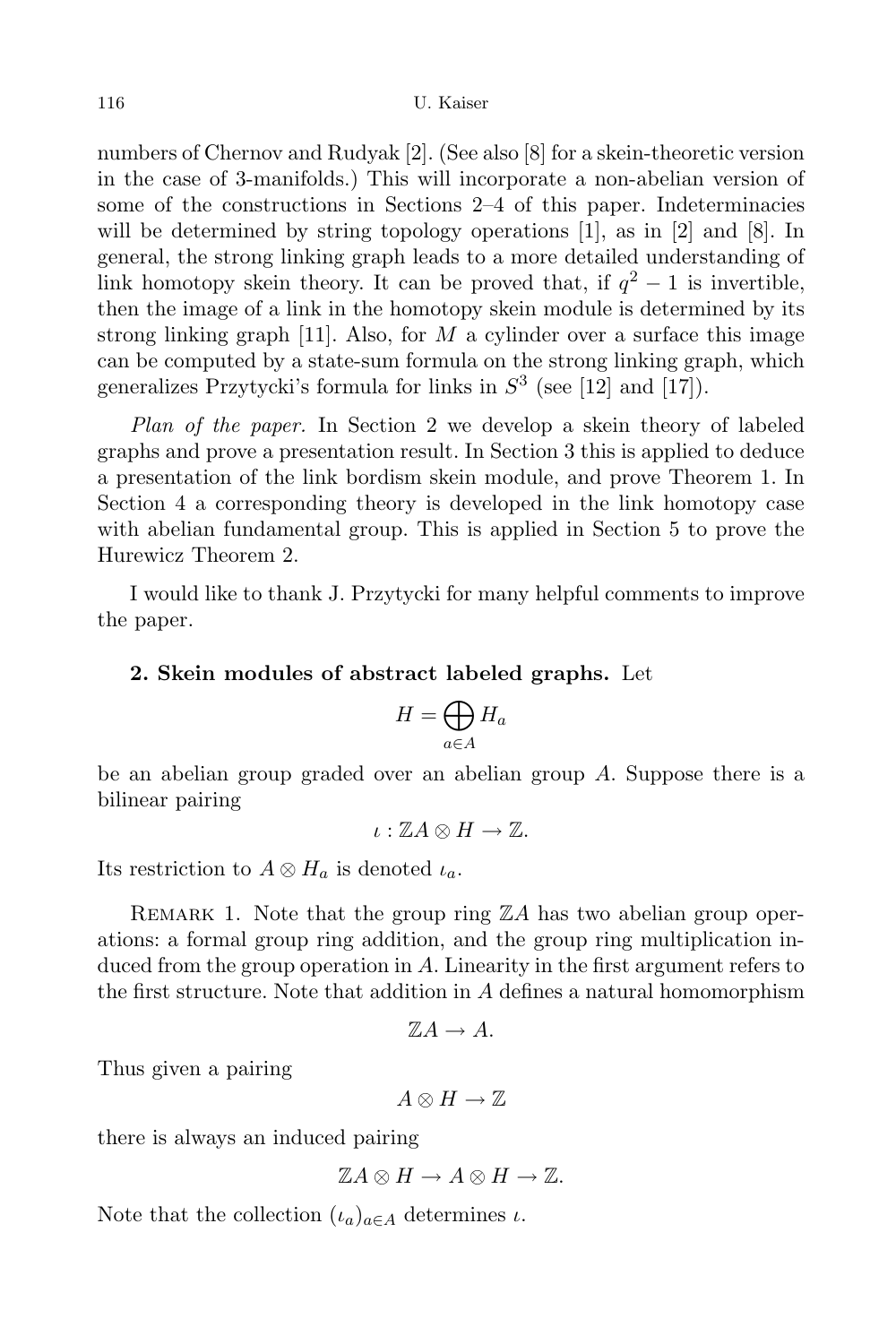EXAMPLE 1. For M a 3-manifold let  $A := H_1(M)$  and  $H_a := H_2(M)$ for all  $a \in A$ . For each  $a \in H_1(M)$  let  $\iota_a = \iota$  be the intersection pairing

$$
j: H_1(M) \otimes H_2(M) \to \mathbb{Z}.
$$

Let

$$
h_i(M) := H_i(M)/j_*(H_i(\partial M))
$$

for  $i = 0, 1, 2, 3$ , where  $j : \partial M \hookrightarrow M$  is the inclusion. It has been proved in [6] that M is Betti-trivial if and only if  $h_2(M) = 0$  (equivalently  $h_1(M)$  is torsion). In fact j factors through the *non-degenerate* inner homology pairing

$$
h_1(M)/\text{Tor}(h_1(M))\otimes h_2(M)\to \mathbb{Z}.
$$

EXAMPLE 2. Let  $M$  be a 3-manifold with abelian fundamental group. Then  $A := \pi_1(M) \cong H_1(M) \cong \hat{\pi}(M)$ . Let LM be the free loop space of M and let  $H := H_1(LM)$ . Note that H is naturally graded over A. In this case the Chas–Sullivan [1] intersection pairing

$$
H_0(LM)\otimes H_1(LM)\to H_0(LM)
$$

is a bilinear pairing

 $\mathbb{Z} A \otimes H \to \mathbb{Z} A$ .

Let  $\iota = \iota'$  be the composition of this pairing with the coefficient sum homomorphism  $\mathbb{Z}A \to \mathbb{Z}$ . Note that because of the definition of the Chas–Sullivan pairing it is clear that the image of some element  $b \otimes c \in A \otimes H_a$  is an integer multiple of  $b + a$ . Thus the composition with the coefficient sum homomorphism is injective when restricted to  $\{b\} \otimes H_a$ .

An A-*graph* is a *complete* graph with vertices labeled by elements of A and edges labeled by integers. For  $k \geq 0$  let  $\mathcal{G}[k]$  be the set of A-graphs with k distinguished ordered edges, with multiple edges allowed. Let  $\mathcal{G}[2]$ <sub>I</sub> denote the subset of those graphs where the distinguished edges are distinct, and let  $\mathcal{G}[2]_{\text{II}} := \mathcal{G}[2] \setminus \mathcal{G}[2]_{\text{I}}$ .

A rooted A-graph is an A-graph with a choice of vertex. Let  $a \in A$  be the root label. There is an action of  $H_a$  on the set of rooted A-graphs with root label a, defined as follows: Let  $y \in H_a$  act by adding simultaneously, for all edges with a root vertex, the numbers  $\iota_a(b, y) \in \mathbb{Z}$  to the edge labels incident to the root with vertex label b.

This defines an equivalence relation on the set of A-graphs: the relation is generated by  $\gamma_1 \sim \gamma_2$  if  $\gamma_1$  and  $\gamma_2$  differ by the action of some  $y \in H_a$  for some choice of root with label a. The equivalence classes of A-graphs are simply called *graphs* (or more precisely *ι*-graphs). For  $a \in \text{mon}(A)$  let  $\mathcal{G}(a)$ denote the set of graphs with vertex labels corresponding to  $a$ . If  $a$  is the empty monomial then  $\mathcal{G}(a)$  consists of a single empty graph. Let  $\mathcal G$  denote the set of all graphs.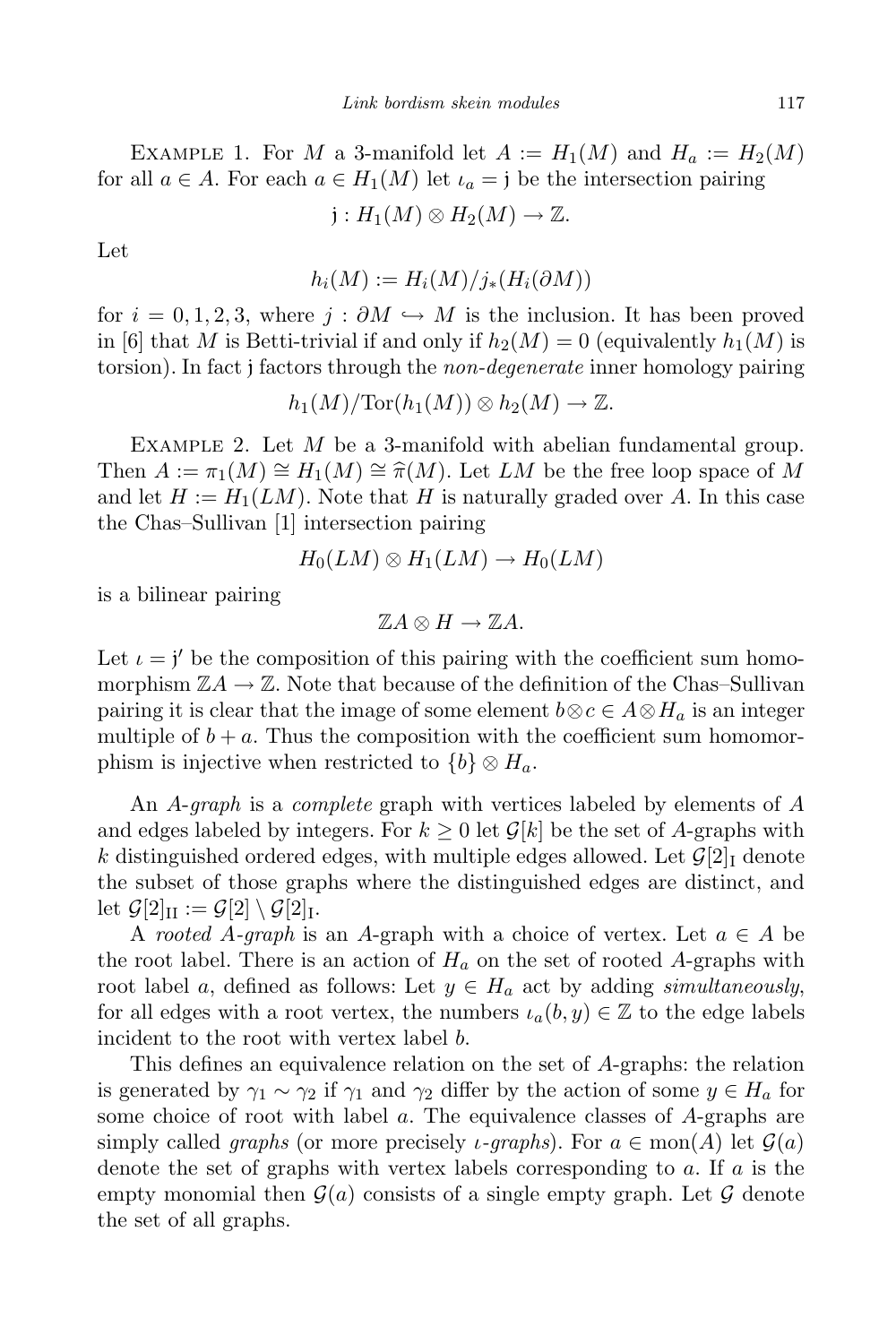For  $a_0 \in H_1(M)$  and  $a \in \text{mon}(H_1(M))$  let  $\mathcal{G}(a_0, a)$  denote the set of rooted graphs with root label  $a_0$  and the collection of remaining labels given by  $a$ .

Similarly an A-spider is a rooted height 1 tree with labels as above. An A-spider is symmetric if any two edges whose vertices have the same labels in A have the same edge labels.

Note that A-spiders are naturally rooted. The action of  $H_a$  on the set of A-spiders with root  $\alpha$  is defined as in the graph case. Equivalence classes of A-spiders are *spiders* (or more precisely *i-spiders*). Note that the equivalence class of a symmetric A-spider only contains symmetric A-spiders. Thus symmetric spiders are defined naturally. Let  $W$  respectively  $W_s$  denote the sets of spiders respectively symmetric spiders.

Let  $W(a_0, a)$  denote the set of spiders with root label  $a_0$ , and with order 1 vertices labeled by  $a \in \text{mon}(A)$ . Similarly define  $\mathcal{W}_s(a_0, a)$ . Note that for the empty monomial a,  $W_s(a_0, a) = W(a_0, a)$  is the graph with one vertex labeled  $a_0$  and no edges.

Lemma 1. Addition of corresponding edge labels defines maps

 $W_s(a_0, a) \times W(a_0, a) \rightarrow W(a_0, a)$ 

which restrict to define the structures of abelian groups on  $\mathcal{W}_s(a_0, a)$ , and extend to define actions

 $W_s(a_0, a) \times \mathcal{G}(a_0, a) \rightarrow \mathcal{G}(a_0, a).$ 

Similarly, *exterior multiplication* on the level of representative spiders,

$$
\widetilde{\mathcal{W}}_{\rm s}(a_0,a) \times \widetilde{\mathcal{W}}_{\rm s}(a'_0,a) \rightarrow \widetilde{\mathcal{W}}_{\rm s}(a_0+a'_0,a),
$$

is defined by addition of edge labels. Here  $W<sub>s</sub>(a<sub>0</sub>, a)$  is the corresponding set of A-spiders. Note that if the actions of  $H_{a_0}$  respectively  $H'_{a_0}$  are trivial then the exterior multiplication is well defined on symmetric spiders. It is also well defined in the case when  $H_a$  does not depend on a.

DEFINITION 1. A *calibration* is a choice of

$$
w(a_1, a_2, a) \in W_8(a_1 + a_2, a),
$$

for all  $a_1, a_2 \in A$  and  $a \in \text{mon}(A)$ , such that

$$
w(a_1, a_2, a) = w(a_2, a_1, a).
$$

A zero-calibration is a calibration of the form  $w(a_1, -a_1, a)$ .

Let  $\gamma \in \mathcal{G}[1]$  with  $a_1, a_2$  the vertex labels of the distinguished edge e. Let  $a \in \text{mon}(A)$  be the monomial of the other vertex labels. Let  $\gamma_-\in\mathcal{G}$ be the graph defined by the obvious projection  $\mathcal{G}[1] \to \mathcal{G}$ , which forgets the choice of distinguished edge, and only keeps the equivalence class of the graph. Similarly let  $\gamma_+ \in \mathcal{G}$  be defined by increasing the edge label of e by 1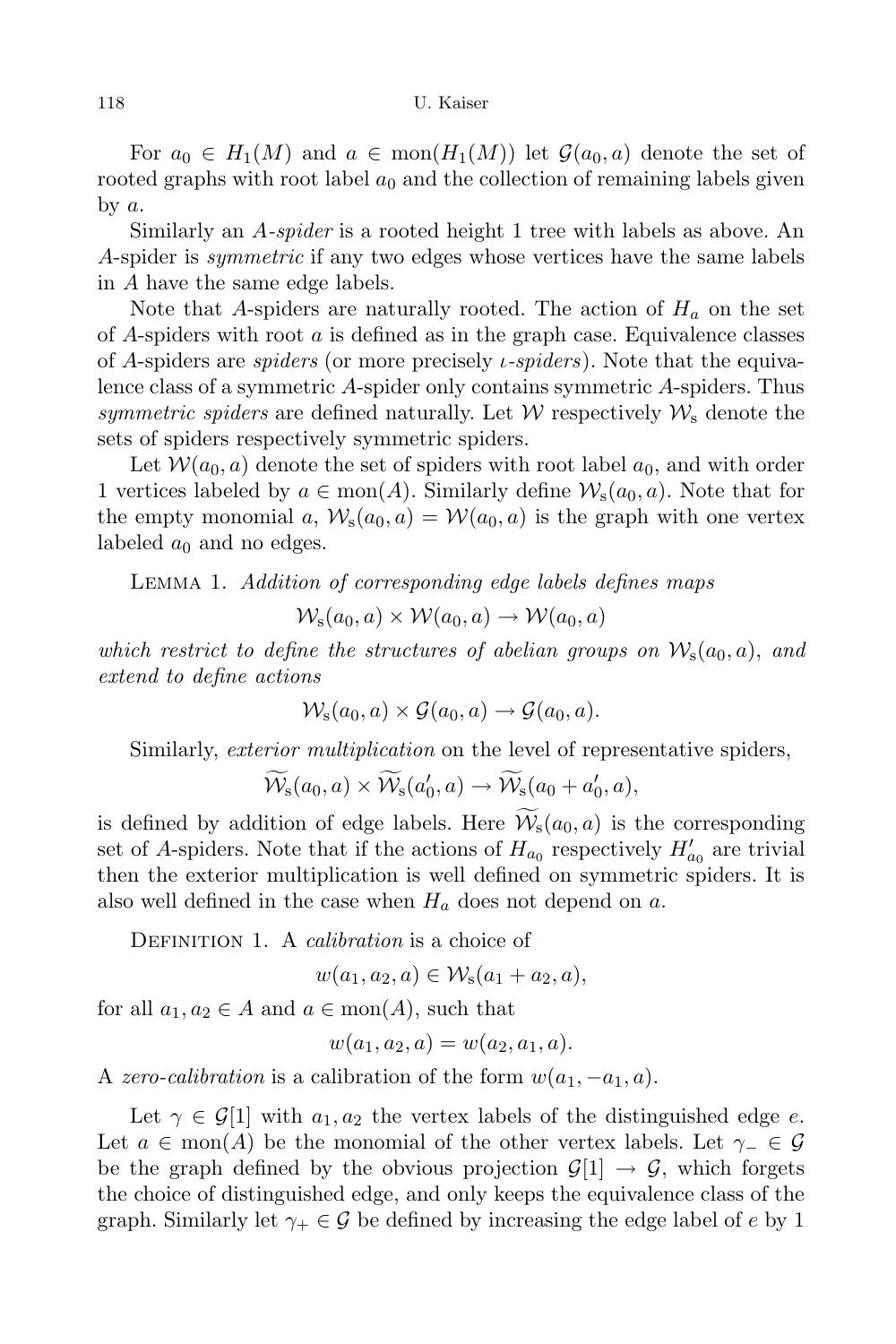and then applying the forgetful map into graphs. Finally, let  $\gamma_* \in \mathcal{G}_*$  be defined by (i) collapsing e to a single vertex and adding the vertex labels in A, and (ii) identifying the corresponding edges in pairs in the obvious way and adding the edge labels in  $\mathbb Z$  for each pair.  $(\mathcal G_*)$  is the set of rooted A-trees.) Then the *Conway smoothing*  $\gamma_0$  is defined by applying the action of Lemma 1 to  $w(a_1, a_2, a)$  and  $\gamma_*$ . Similarly  $\gamma$  defines a skein relation, where  $\gamma_+$  is given by the projection to G and  $\gamma_-$  is defined by subtracting 1 from the distinguished edge label, while  $\gamma_0$  is defined in the same way.

DEFINITION 2. For given  $\iota$  and calibration w define the skein module  $\mathcal{D}(w,\iota)$  to be the quotient of the free R-module with basis G by the submodule generated by all elements

$$
q^{-1}\gamma_+ - q\gamma_- - z\gamma_0
$$

for all  $\gamma \in \mathcal{G}[1]$ .

THEOREM 3. Let  $w$  be a calibration. Then the injective map

$$
\sigma: \text{mon}(A) \to \mathcal{G}
$$

which assigns to each monomial in A the graph with all edge labels  $0$  induces an epimorphism

$$
\sigma: SRA \to \mathcal{D}(w,\iota).
$$

Proof. The proof is by induction over the following complexity function on  $\mathcal{G}$ :

$$
c(\gamma) := (c_1(\gamma), c_2(\gamma)) \in \mathbb{N} \times \mathbb{N},
$$

where  $\mathbb N$  is the set of non-negative integers and  $\mathbb N \times \mathbb N$  has the lexicographic order. Here  $c_1(\gamma)$  is the number of vertices. For  $\gamma' \in \mathcal{G}[0]$  let  $c_2(\gamma')$  be the sum of the absolute values of the labels over all edges in  $\gamma'$ . Then let  $c_2(\gamma)$ denote the minimum of the  $c_2(\gamma')$  over all  $\gamma' \in \mathcal{G}[0]$  mapping to  $\gamma$ . We only have to show that, up to skein relations, each  $\gamma \in \mathcal{G}$  is in the image of  $\sigma$ . Now let  $\gamma \in \mathcal{G}$  be any graph with  $c(\gamma) = (n, 0)$ ; then obviously  $\gamma$  is in the image of  $\sigma$ . Note that for  $n = 0$  the graph is the empty graph and is the image of the empty monomial. Assume that  $c(\gamma) = (n, n')$  with  $n' > 0$ , and all graphs with smaller complexity are already contained in the image of  $\sigma$ . Consider a representative  $\gamma'$  with  $n > 0$  and  $n' > 0$  minimal. Then there is an edge with non-zero label and by application of a skein relation we get a new graph  $\gamma_{\pm}$  with complexity  $(n, n'')$  and  $n'' < n'$  and the smoothing has complexity  $(n-1, n^{\prime\prime\prime}).$ 

Let  $\gamma \in \mathcal{G}[2]$ <sub>I</sub> with distinguished ordered edges  $e, e'.$  Let  $\gamma_{(0),0}$  respectively  $\gamma_{0,(0)}$  be the results of applying Conway smoothings first to e and then to e' respectively with order changed.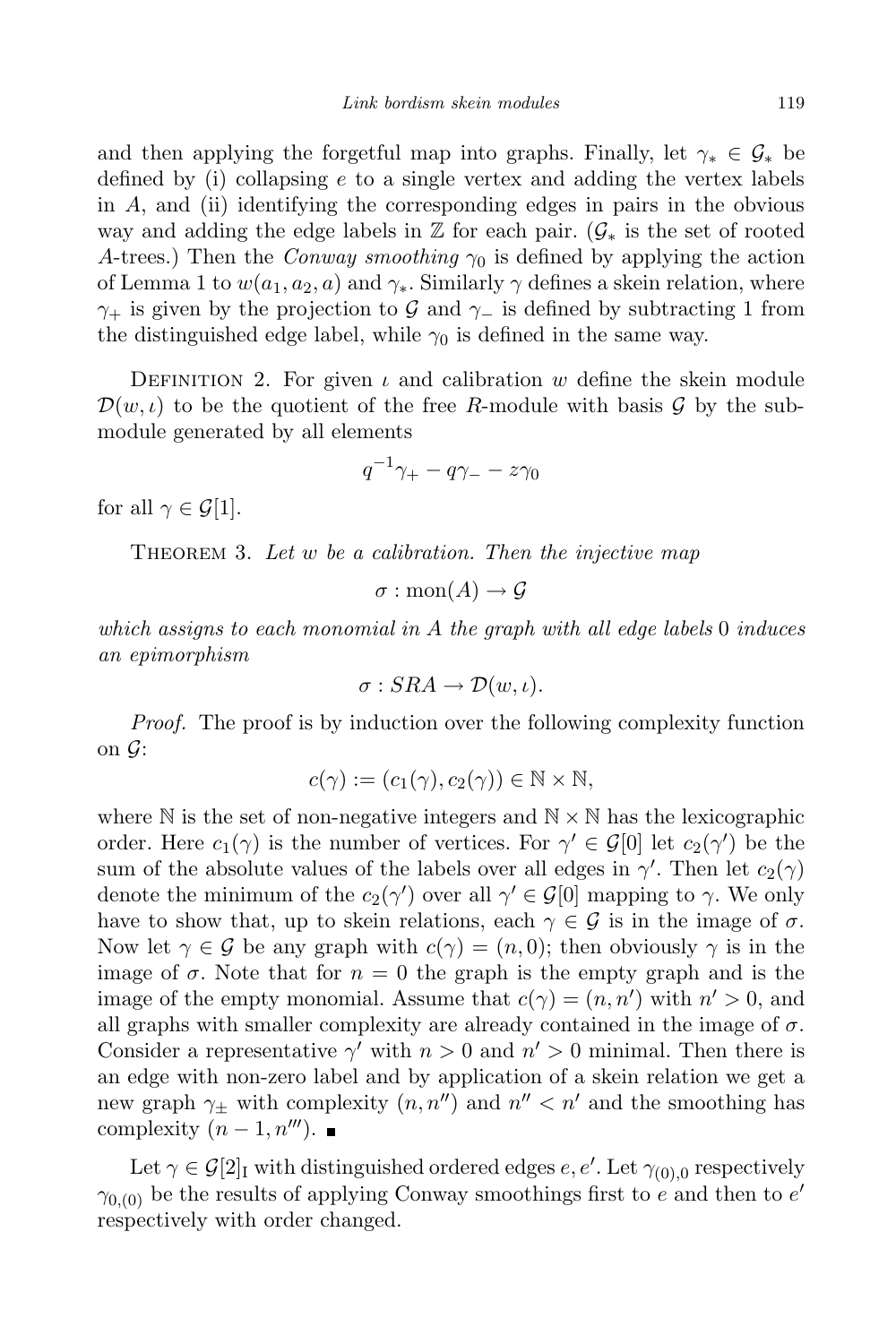DEFINITION 3. A calibration is *local* if

$$
\gamma_{(0),0}=\gamma_{0,(0)}
$$

for all  $\gamma \in \mathcal{G}[2]_I$ .

It is easy to show that the trivial calibration is local.

In the following we will identify  $a \in \text{mon}(A)$  with  $\sigma(a) \in \mathcal{G}$ , which is the graph with only zero edge labels. We want to describe the kernel of the homomorphism  $\sigma$ . For each  $a \in \text{mon}(A)$  choose a lifting  $a'$  to  $\mathcal{G}[1]$ . Then let  $a'' = a(y, *)$  be another lifting resulting from the action of some element  $y \in h_2(M)$  and a choice of vertex \*. If y acts non-trivially then  $c_2(a'') > 0$ . We apply skein relations and expand  $a''$  respectively its projection into  $G$ (which is equal to a') as a sum of  $q^{2\varepsilon} a'$  and graphs with a smaller number of vertices. Expand these graphs as R-linear combinations of elements in the image of  $\sigma$ . This will define an element  $(q^{2\varepsilon}-1)a +$  lower order terms. Here the lower order refers to the number of colors. (Each such term is divisible by z.) In this way, by induction over the number of vertices, we define a submodule U of SRA. It suffices to consider the elements  $a(y, *)$ for a generating set of  $h_2(M)$ .

THEOREM 4. Suppose that the calibration w is local. Then the kernel of  $\sigma$  is the submodule U.

*Proof.* Obviously U is contained in the kernel of  $\sigma$ . Let  $\sigma$  also denote the induced epimorphism  $SRA/U \rightarrow \mathcal{D}(w, \iota)$ . We define inductively a map  $\rho: \mathcal{G} \to \text{SRA}/U$ , and so a homomorphism  $\rho: \mathcal{RG} \to \text{SRA}/U$ , which maps the skein relations trivially and satisfies  $\rho \circ \sigma = id$ . (Here  $\rho$  also denotes the induced  $\mathcal{D}(w,\iota) \to \text{SRA}/U$ .) This will prove that  $\sigma$  as above is also injective, which yields the result.

Suppose that  $\gamma$  has complexity  $(n, 0)$ , so  $\gamma = \sigma(a)$  for some  $a \in \text{mon}(A, n)$ . Then define  $\rho(\gamma) = [a] \in SRA/U$ , where [a] is the equivalence class of  $a \in \text{mon}(A) \subset SRA$  in the quotient module. Define  $\varrho$  of the empty graph to be the empty monomial. Assume that we have defined  $\rho$  on all graphs with complexity smaller than  $(n, n')$  with  $n > 0$  and  $n' > 0$ . Consider  $\gamma$ with complexity  $(n, n')$ . Choose  $\gamma_e \in \mathcal{G}[1]$  mapping to  $\gamma$  with distinguished edge  $e$ , and apply the skein relation to  $e$ . We can choose  $e$  and the type of application such that the other two graphs in the Conway relation, which are  $\gamma_0$  and either  $\gamma_+$  or  $\gamma_-,$  have smaller complexity than  $\gamma$ . It remains to prove that this construction does not depend on the choice of a lifting  $\gamma_e$ . Note that each lifting involves both a choice of lifting to  $\mathcal{G}[0]$  and a lifting from there to  $\mathcal{G}[1]$ . A different choice of lifting to  $\mathcal{G}[0]$  will be resolved in U as long as we can prove independence of the lifting to  $\mathcal{G}[2]$ .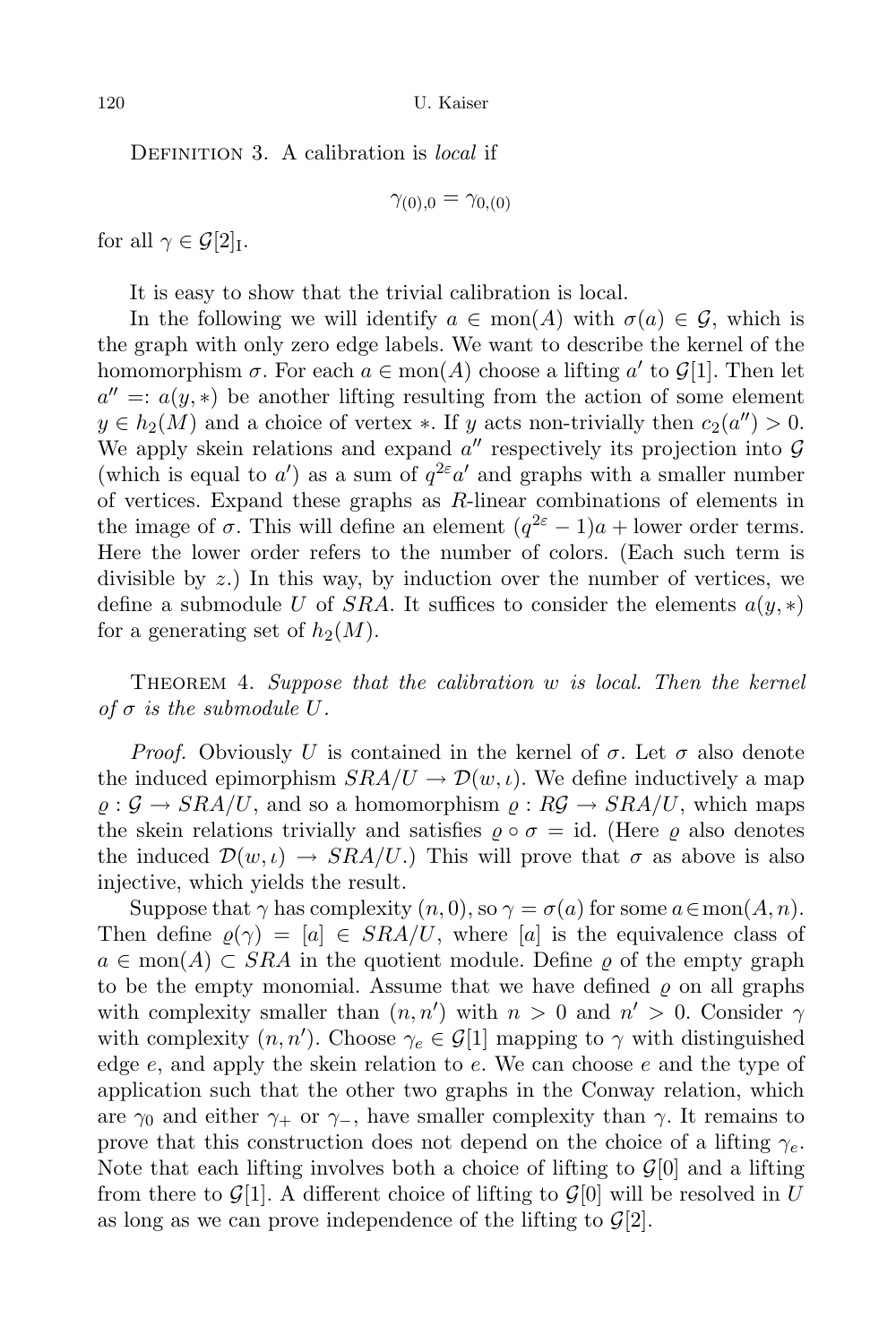It is easy to prove that two applications of the skein relation to the same edge (with appropriate signs) lead to the following skein expansions:

$$
\gamma_{++} \rightsquigarrow q^2 \gamma_{-+} + q z \gamma_0 \rightsquigarrow q^4 \gamma_{--} + (q^3 z + q z) \gamma_0,
$$
  

$$
\gamma_{++} \rightsquigarrow q^2 \gamma_{+-} + q z \gamma_0 \rightsquigarrow q^4 \gamma_{--} + (q^3 z + q z) \gamma_0,
$$

where  $\gamma_0$  is the result of Conway smoothing for the edge. Other signs will lead to similar calculations. So it suffices to show that changing the order of two applications to two *different* edges gives rise to the same result in  $SRA/U$ . (Any change in the order of applications can be reduced to transpositions.) We assume by induction that the  $\rho$ -expansion is well defined for all graphs of smaller complexity. After application of the relation to one of the edges we have already reduced the complexity in the way we want, and we are free to expand in any possible way.

Thus let  $\gamma_{e,e'} \in \mathcal{G}[2]$  be given with distinguished edges  $e, e'$ . For simplicity assume that we apply the skein relation whenever we replace a  $\gamma_+$  by  $\gamma$ − and  $\gamma_0$ . The argument in the other cases is similar and will be omitted. As before, the bracketed index will denote the edge where the skein relation has been first applied. In cases where it is obvious that the corresponding graph (with a choice of vertex) does not depend on the choice of order we omit the brackets. Thus we have to compare

$$
\gamma_{--} \rightsquigarrow q^2 \gamma_{-+} + q z \gamma_{0+} \rightsquigarrow q^4 \gamma_{--} + q^3 z \gamma_{-0} + q^3 z \gamma_{0-} + q^2 z^2 \gamma_{(0),0}
$$

with

$$
\gamma_{--} \rightsquigarrow q^2 \gamma_{+-} + q z \gamma_{+0} \rightsquigarrow q^4 \gamma_{--} + q^3 z \gamma_{0-} + q^3 z \gamma_{-0} + q^2 z^2 \gamma_{0,(0)}.
$$

The two expansions agree by induction because  $w$  is local. So the terms with coefficients  $q^2z^2$  agree.

COROLLARY 1. Suppose that w is local and  $\iota$  is trivial. Then  $\sigma$  induces an isomorphism

$$
SRA \cong \mathcal{D}(w,\iota).
$$

REMARK 2. The algebraic constructions above are natural in the following sense. Suppose two quadruples  $(A, H, \iota, w)$  and  $(A', H', \iota', w')$  as above are given. Then a morphism is a pair of group homomorphisms

$$
(\phi: A \to A', \psi: H \to H')
$$

compatible with the grading, i.e. for all  $a \in A$ ,

$$
\psi(H_a) \subset H'_{\phi(a)},
$$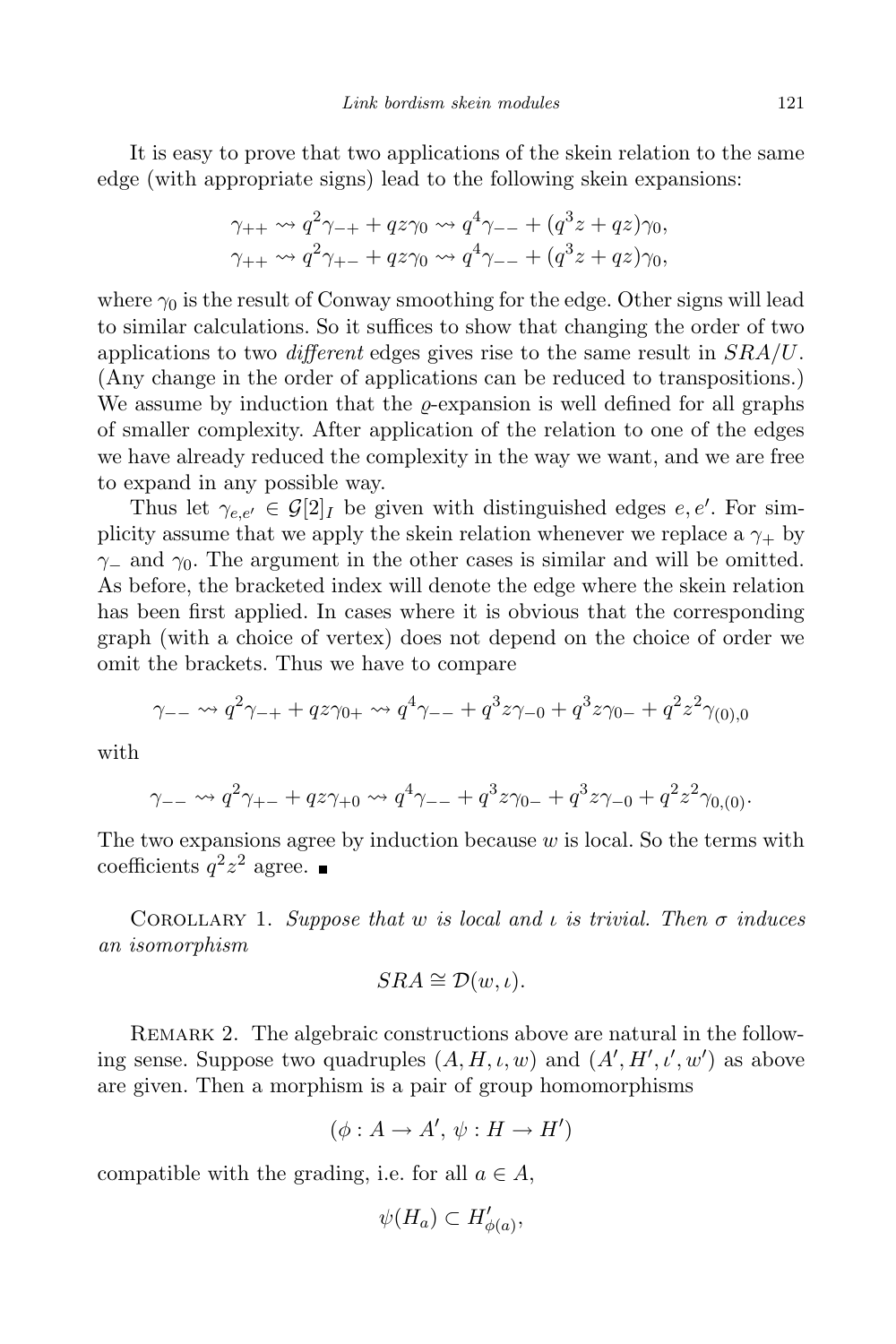and a pairing  $\iota'$  such that the diagram

$$
\mathbb{Z}A \otimes H \xrightarrow{\iota} \mathbb{Z}
$$
  
\n
$$
\phi \otimes \psi \downarrow \qquad \text{id} \downarrow
$$
  
\n
$$
\mathbb{Z}A' \otimes H' \xrightarrow{\iota'} \mathbb{Z}
$$

commutes. We have induced maps of the sets of graphs and spiders preserving symmetry. Suppose that for all  $a_1, a_2 \in A$  and  $a \in \text{mon}(A)$  the image of the symmetric spider  $w(a_1, a_2, a)$  under the induced map is the symmetric spider  $w(\phi(a_1), \phi(a_2), \phi(a))$ . Then there is an induced homomorphism of skein modules:

$$
\mathcal{D}(w,\iota)\to\mathcal{D}(w',\iota').
$$

REMARK 3. In [11] we will construct a skein theory of *labeled* graphs for A an arbitrary, not necessarily abelian group  $\pi$ . Then graphs have vertex labels in the set of conjugacy classes of  $\pi$ , possibly parallel edges labeled  $\pm 1$ , but no loops at a vertex. There will be suitable assignments of lifts of edge labels to  $\pi$  for each tree in the graph.

3. Linking graphs. In this section we apply the results of Section 2 to the situation of Example 1. Thus vertex labels of graphs are in  $H_1(M)$ and the actions are defined by  $H_2(M)$ , respectively  $h_2(M)$ . Recall that  $\mathcal{G} =$  $\mathcal{G}(M) := \mathcal{G}(j)$  is the set of equivalence classes of  $H_1(M)$ -graphs by the actions of  $h_2(M)$  using j.

Let  $\mathfrak{b}(a)$  denote the set of bordism classes of colored links with homology classes of colors given by a.

PROPOSITION 1. There is a bijective mapping

 $\mathfrak{l} = \mathfrak{l}_M : \mathfrak{b}(M) \to \mathcal{G}(M)$ 

which maps  $\mathfrak{b}(a)$  to  $\mathcal{G}(a)$  for all  $a \in \text{mon}(H_1(M)).$ 

We call  $K(K)$  the *linking graph* of the colored link K in M.

Proof. This is essentially proved in [6, 2.3], which considers colored links with orderings of the colors. The definition of l involves a choice of standard link  $L_a$  for each  $a \in \text{mon}(H_1(M))$ . (We will choose standard links more carefully later on in order to see the correspondence with the classical linking pairing in 3-manifolds.) It is proved in [6, 2.2 and 2.3] that each colored link in M is link bordant to the disjoint union of a standard link and a union of Hopf links in a 3-ball. Corresponding to the number of Hopf links, and by using the orientation, this associates an integer number to each pair of colors. These numbers are well defined up to the action of  $h_2(M)$  determined by j. This is proved in [6, 2.3.4].  $\blacksquare$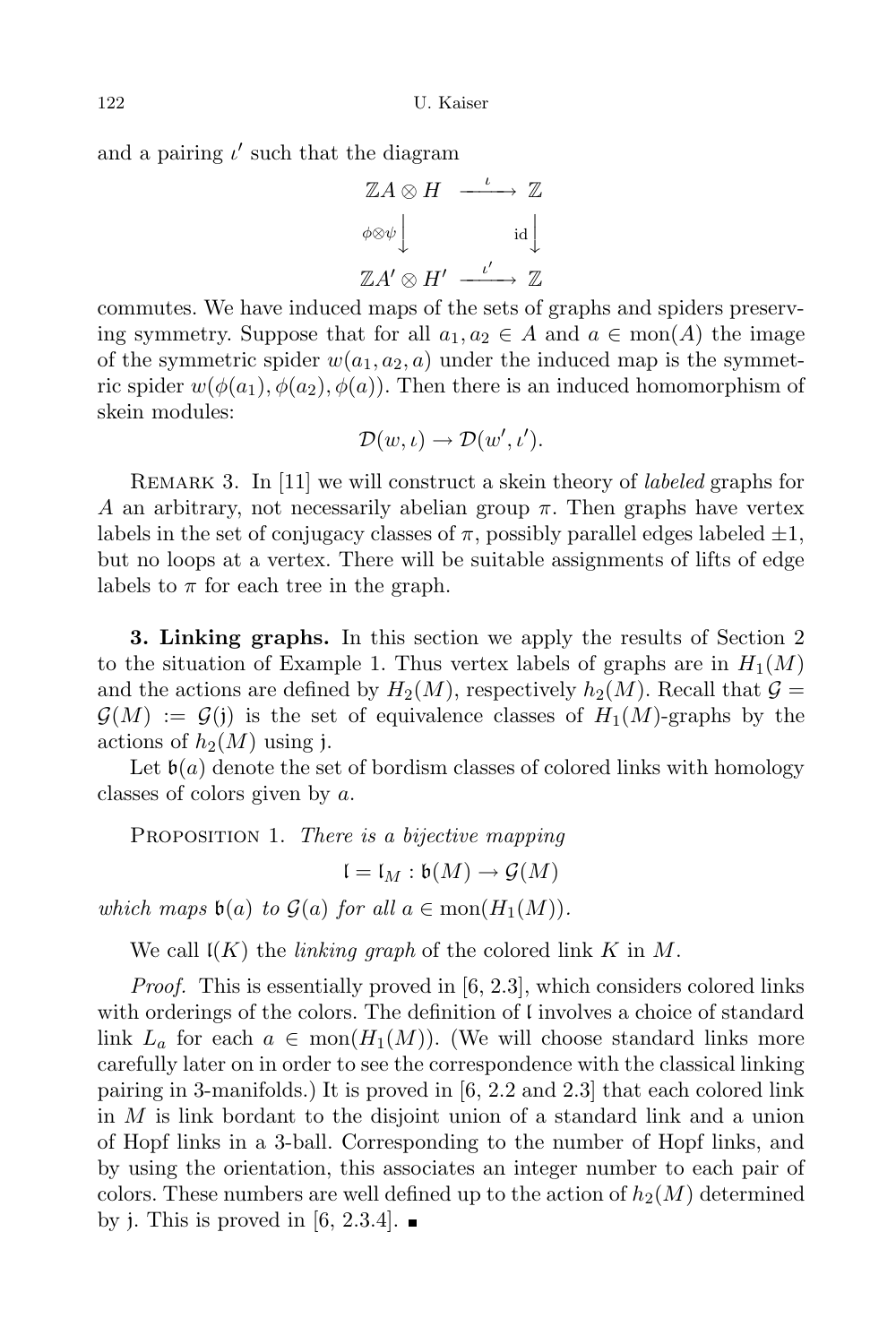Next we define the calibration  $w = w(M)$  such that l induces a homomorphism from  $\mathcal{B}(M;R)$  into  $\mathcal{D}(w(M),\iota;R) = \mathcal{D}(M;R)$ . Recall that  $\iota$  is determined by  $\iota_a$  and  $\iota_a = j$  for all  $a \in H_1(M)$ .

Decompose  $H_1(M)$  as a direct sum of cyclic subgroups. Choose a generator of each cyclic summand and represent it by a knot in  $M$ . Represent products of generators by links formed from parallel components (we say that two components are parallel if one is isotopic to the other within a tubular neighborhood of the former). Finally, represent each monomial by a union of colored links with each color in the previous form. A system of standard links constructed in this way is called symmetric. Note that each sublink of a standard link is isotopic to a standard link.

A link which is the disjoint union of a standard link and Hopf links contained in a 3-ball separated from the remaining components is said to be in standard form.

Suppose  $a_1, a_2 \in H_1(M)$  and  $a \in \text{mon}(H_1(M))$ . Consider the link  $L_{a_1,a_2,a}$ , which is the standard link  $L_{a_1a_2a}$  equipped with a choice of two distinguished colors. Then merge the two distinguished colors to define a new link denoted  $L_{a_1+a_2}$ , This link is generally not a standard link. But the sublink of the colors carrying a is standard (at least after some isotopy). Consider some oriented singular bordism of the sublink corresponding to the merged color into standard form (i.e. such that after the bordism the whole link will be standard  $L_{(a_1+a_2)a}$ . The transversal intersection of the oriented singular bordism, which is a mapping of an oriented surface:

$$
f_{a_1,a_2}: V = V_{a_1,a_2} \to M,
$$

with the sublink of the other colors is a collection of oriented points in  $V$ . After cutting small disks out of V with centers the intersection points, and after a further obvious bordism, we have defined an elementary bordism from  $L_{a_1+a_2}$ , to a link in standard form. Note that the resulting collection of Hopf links in the 3-ball is uniquely determined by the transversal intersection numbers of  $f_{a_1,a_2}$  with the standard link  $L_a$ . This defines the calibration  $w(a_1, a_2, a) \in \mathcal{W}_s(a_1 + a_2, a)$ . (The symmetry follows from the symmetry of standard links.) If we choose another bordism then edge labels defined by the intersection numbers will change by actions of  $h_2(M)$  with respect to the central vertex in the usual way.

REMARK 4. Suppose that  $H_1(M)$  is torsion free and M is Betti-trivial. (This is true for submanifolds of integral homology 3-spheres; see also [6, A.2] for a discussion of the converse.) In this case linking numbers in Z are well defined, and have the usual properties. It follows that j is trivial. In this case our *affine linking graphs* can be replaced by usual linking graphs using the integral linking number map (which is not uniquely defined but depends e.g. on an embedding in some integral homology sphere, or in the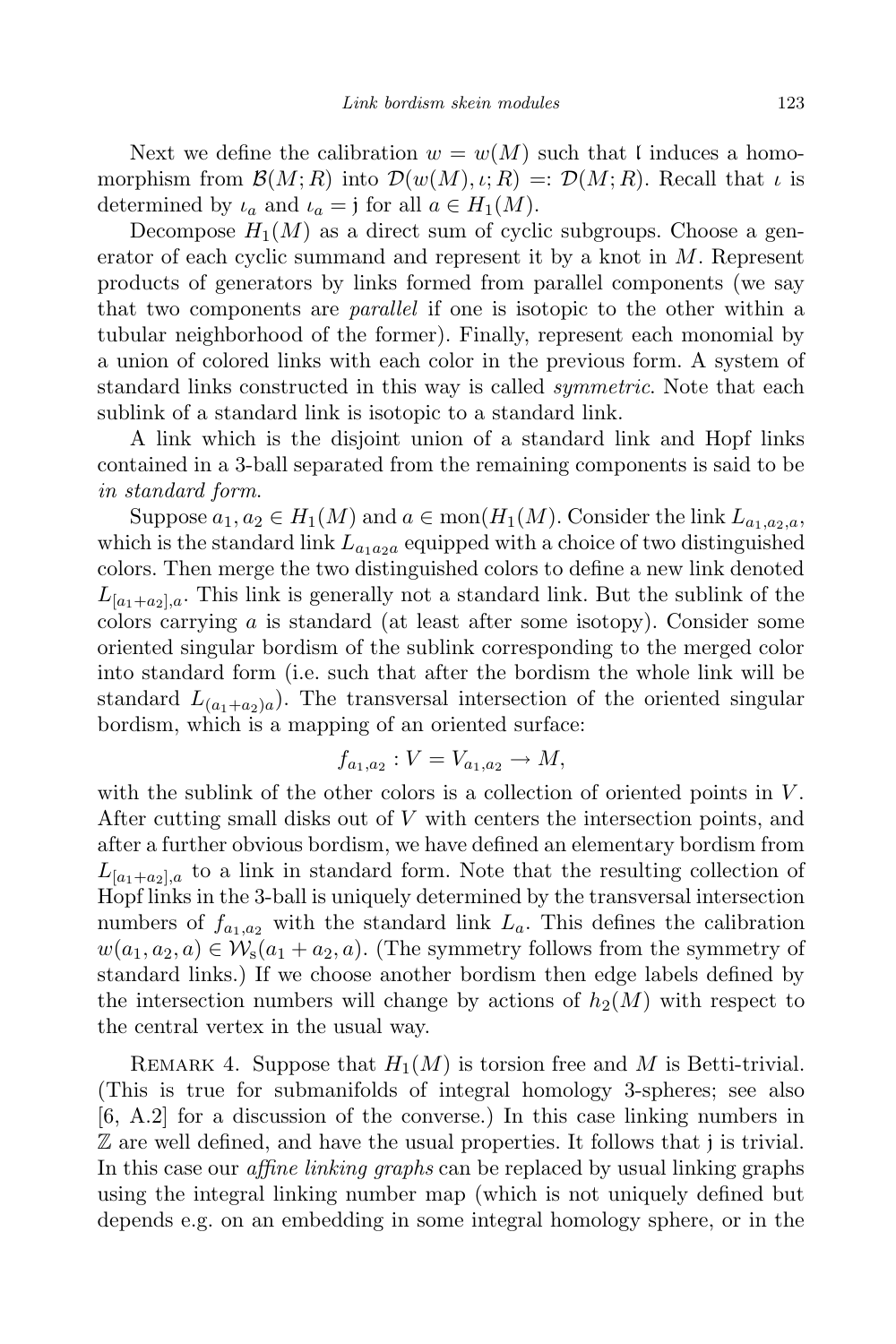general case on the choice of a link map basis; see [6, 3.5.10]). Note that for  $H_1(M)$  torsion free the bordisms  $f_{a_1,a_2}$  can be assumed to be within tubular neighborhoods of the corresponding representatives such that there will be no intersection points with  $L_a$ . So in this case the calibration is trivial.

PROPOSITION 2. The linear extension of the linking graph map

 $l : R\mathfrak{b}(M) \to R\mathcal{G}(M)$ 

induces an isomorphism of skein modules

 $\mathcal{B}(M;R) \to \mathcal{D}(M;R).$ 

*Proof.* This is immediate from  $\iota = j$  and the calibration. The inverse map to  $\mathfrak l$  is defined from a symmetric system of standard links by adding Hopf links corresponding to edge labels. This induces the inverse homomorphism. ■

In order to apply Theorem 4 we need the following:

LEMMA 2. The calibration  $w(M)$  defined from a symmetric system of standard links is local.

*Proof.* Let  $\gamma \in \mathcal{G}[2]$ <sub>I</sub> and let  $e, e'$  be the distinguished edges.

CASE 1. Assume that  $e, e'$  have no common vertex. Let  $a_1, a_2$  respectively  $a_3, a_4$  be the vertex labels of the vertices of e respectively e'. Let  $a \in \text{mon}(H_1(M))$  be the monomial of the remaining vertex labels. We have to show that the edge labels of  $\gamma_{(0),0}$  and  $\gamma_{(0),0}$  coincide (up to the actions of  $h_2(M)$ ). This is easy to see for all edges except for the edge  $e''$  joining the vertices resulting from collapsing  $e$  and  $e'$ . The corresponding vertex labels are  $a_1+a_2$  and  $a_3+a_4$ . Consider the intersection of bordisms  $f_{a_1,a_2}$  and  $f_{a_3,a_4}$ as used in the definition of the calibration. More precisely, consider the map  $f_{a_1,a_2} \times f_{a_3,a_4} : V_{a_1,a_2} \times V_{a_3,a_4} \to M \times M$ , which can be assumed transversal to the diagonal in  $M \times M$ . Consider the preimage in  $V_{a_1,a_2} \times V_{a_3,a_4}$ . This is an oriented 1-manifold C with boundary in  $\partial(V_{a_1,a_2} \times V_{a_3,a_4})$ . Now let  $\partial V_{a_1,a_2} = W_{a_1,a_2} \amalg W_{a_1+a_2}$ , where  $W_{a_1,a_2} \to M$  is the map of circles into M defined by the merged color and  $W_{a_1+a_2} \to M$  is the standard map corresponding to the symmetric choice. Similarly we have a decomposition of  $\partial V_{a_3,a_4} = W_{a_3,a_4} \amalg W_{a_3+a_4}$ . Then

$$
\partial C \cap (V_{a_1,a_2} \times W_{a_3,a_4} \cup W_{a_1+a_2} \times V_{a_3,a_4})
$$

represents the edge label of  $e''$  in  $\gamma_{(0),0}$ . Similarly

$$
\partial C \cap (W_{a_1,a_2} \times V_{a_3,a_4} \cup V_{a_1,a_2} \times W_{a_3+a_4})
$$

represents the edge label of  $e''$  in  $\gamma_{0,(0)}$ . There are no intersections in the corner manifolds, which are products of 1-manifolds, by the very construction. Thus the oriented 1-manifold C shows that the edge labels are equal.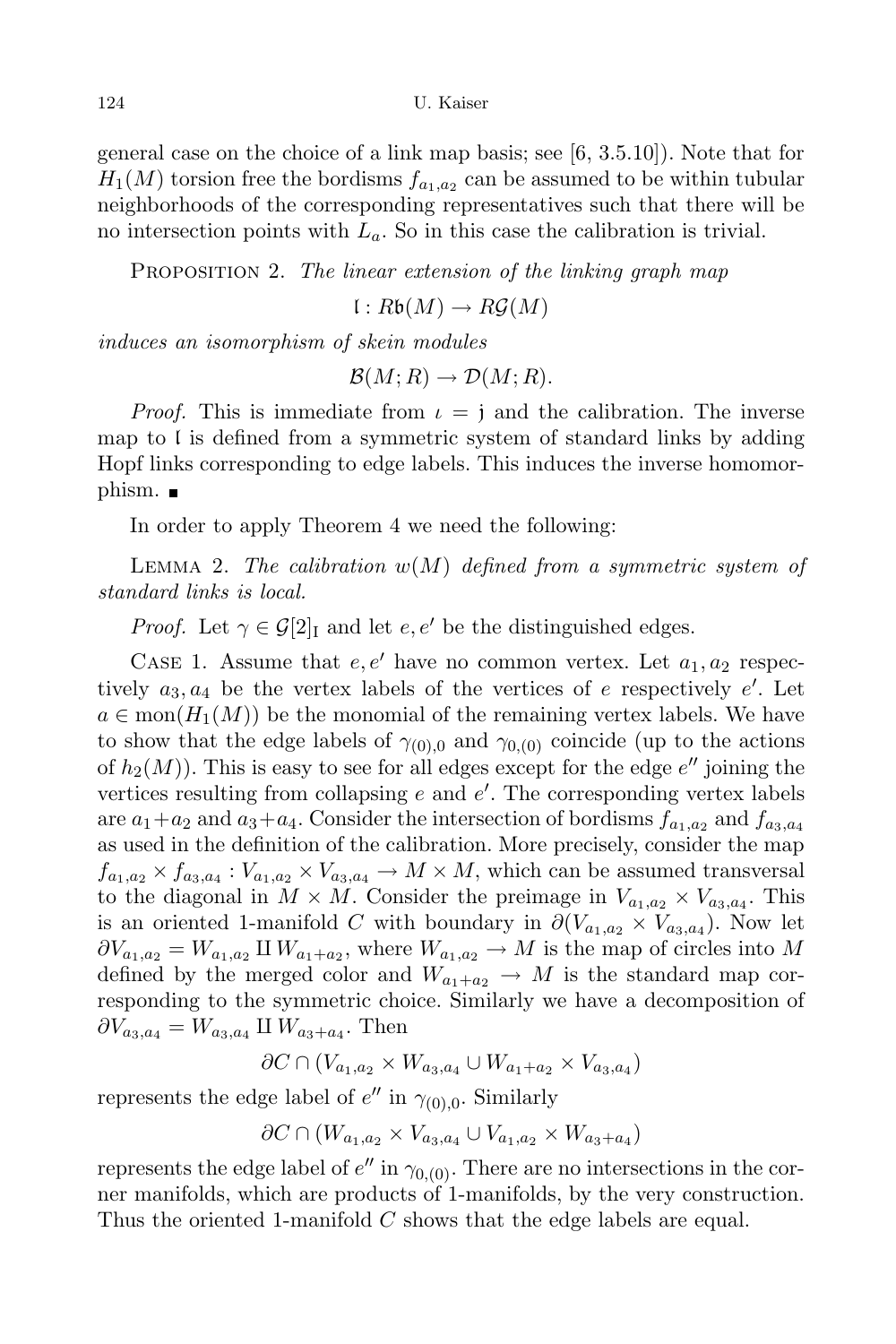CASE 2. Assume that  $e$  and  $e'$  have a common vertex. Assume the vertex labels are  $a_1, a_2$  and  $a_2, a_3$ . In this case the collapse of e and e' leads to a single vertex with label  $a_1 + a_2 + a_3$ . It follows easily that the actions of the calibrations defined above add up independently, and give rise to the same edge labels of all edges.

For the statement and proof of Theorem 1(b) we introduce the following definitions. Suppose that  $q^2 - 1$  is invertible in R. Note that

$$
\{l \in \mathbb{Z} \mid q^{2l} - 1 \text{ is not invertible}\}
$$

is a proper ideal  $(p)$  generated by a prime number p, or is the trivial ideal  $(0)$ . Consider the multiplicative set  $A_R := \mathbb{Z} \setminus (p)$ . Then  $q^2l - 1$  is invertible if and only if  $l \in A_R$ . For  $a = a_1 \cdots a_r \in \text{mon}(H_1(M))$  let  $m(a)$  be the minimum of all  $|j(a/a_i, y)|$  over all  $1 \leq i \leq r$  and all  $y \in h_2(M)$ . Define the map  $\mathfrak{m} : \text{mon}(H_1(M)) \to \mathbb{Z}/(p)$  by mapping a to  $m(a) \text{ mod } p$ . Then let  $\text{mon}_R(M) := \mathfrak{m}^{-1}(0)$ . It follows that in each relation of the form  $(q^{2l}-1)a$  + (lower order terms) in U the ring element  $q^{2l} - 1$  is not invertible if and only if  $m(a) = 0$ . Obviously, M is Betti-trivial if and only if  $\text{mon}_R(H_1(M)) =$  $\text{mon}(H_1(M))$ . Let  $\text{mon}_R(H_1(M)) := \text{mon}(H_1(M))$  for  $q^2 - 1$  not invertible. We have  $\text{mon}(H_1(M), 1) = H_1(M) \subset \text{mon}_R(M)$ .

Proof of Theorem 1. Apply Proposition 2, Theorem 4 and Lemma 2. Thus  $\mathcal{B}(M;R) \cong \mathcal{D}(M;R) \cong \mathcal{S}RH_1(M)/U$  with the description of the submodule U given before the proof of Theorem 4. The module U is determined by the calibration and the actions on  $H_1(M)$ -graphs. Because of the symmetric choice of standard links and Remark 4 above, and because of the remark following Lemma 1 above, the calibration is completely determined by zero-calibrations  $w(a_1, -a_1, a)$  with  $a_1$  torsion in  $h_1(M)$ . But in this case the calibration can be described as follows: Consider a colored standard link in M with homology classes of components  $a'_1$  torsion in  $h_1(M)$  and arbitrary  $a \in H_1(M)$ . Then a multiple  $na'_1$  is homologous into  $\partial M$ . The intersection numbers of a zero-bordism of this color with the other colors determine the calibrations. Note that the exterior multiplication is actually well defined in this case because  $H_a = h_2(M)$  for all  $a \in \text{mon}(H_1(M))$  in this case.

If M is Betti-trivial then j is trivial (see [6, A.1]). Thus  $U = 0$  and (a) follows.

Next assume that  $M$  is not Betti-trivial. We construct an example of torsion in  $\mathcal{B}(M;R)$  following the idea of Example 6.8 in [7]. We can find  $a \in H_1(M)$  and  $y \in h_2(M)$  with  $\mathfrak{j}(a, y) = 1$  (see [6, A.1.4]). Necessarily a is not torsion in  $h_1(M)$ . So we can assume without restriction that a is an infinite cyclic generator of  $H_1(M)$ . It follows that  $w(a, -a, b) = 0$  for all  $b \in H_1(M)$ .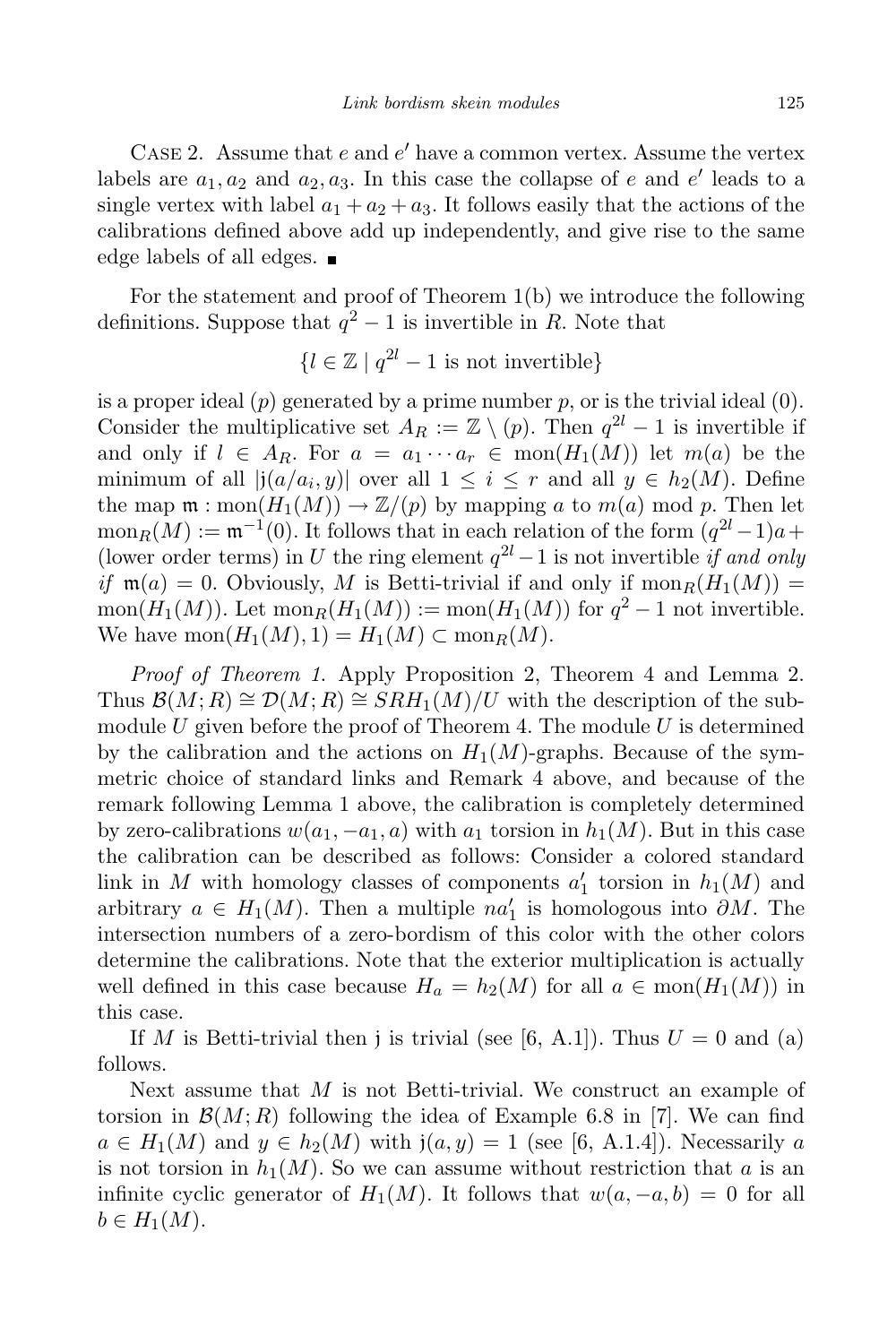126 U. Kaiser

Consider the following two linking graphs related by the  $h_2(M)$ -action on the top vertex:



Apply skein relations to the left hand graph and expand in terms of standard graphs. Then take the difference of the result and the right hand diagram. This has the form

$$
z(q - q^{-1})(a \cdot 0) + z^2 a,
$$

where we identify elements of mon $(H_1(M))$  and standard graphs.

If  $za = 0$  then a is torsion in  $\mathcal{B}(M;R)$  (because 1-colored links are never trivial in  $\mathcal{B}(M;R)$ ; this can be proved by mapping z to 0).

Suppose that  $za \neq 0$  and  $q^2 - 1$  is not invertible. Then the projection of  $(q^{-1} - q)(a \cdot 0) + za$  is non-zero in  $\mathcal{B}(M; R/(q^2 - 1))$ . Thus

$$
(q - q^{-1})(a \cdot 0) + za \neq 0 \in \mathcal{B}(M;R)
$$

is z-torsion.

Suppose that  $q^2 - 1$  is invertible and M is not Betti-trivial. Then the relations in  $U$  can be applied inductively to eliminate all generators from the set mon $(H_1(M)) \setminus \text{mon}_R(H_1(M))$ . It is not possible to eliminate the remaining monomials in mon<sub>R</sub> $(H_1(M))$  using the relations in U, because all the resulting relations after elimination are multiples of  $z$ . This proves the claim.

EXAMPLE 3. Assume that M is not Betti-trivial. Let  $a \in H_1(M)$  and  $y \in h_2(M)$  be such that  $j(a, y) = 1$ . Consider the action of y on the linking graph  $\gamma$  with one edge, vertex labels a and 0, and edge label 0. This action changes the edge label to 1. Application of the skein relation gives

$$
(q^2 - 1)\gamma - zqa = 0,
$$

thus  $U \neq 0$ . This shows that the natural homomorphism

$$
SRH_1(M) \to \mathcal{B}(M;R)
$$

does not induce an isomorphism in this case.

REMARK 5. Let  $e : M \hookrightarrow N$  be an embedding of oriented 3-manifolds. Then there is always an induced map  $\mathcal{G}(M) \to \mathcal{G}(N)$  compatible with the linking graph maps. If the induced homomorphism  $e_* : H_1(M) \to H_1(N)$  is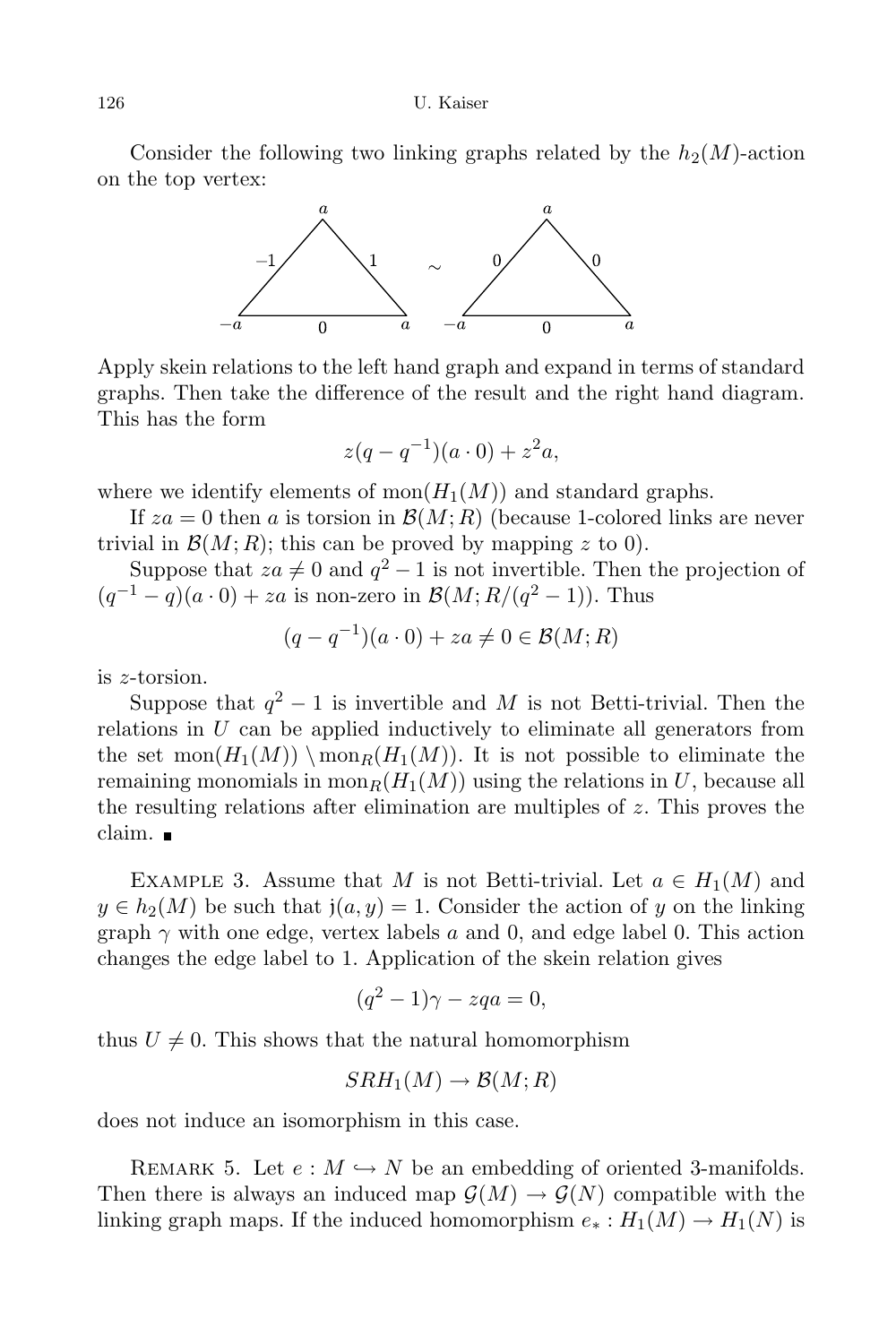injective then it can easily be seen that there is a commuting diagram

$$
\begin{array}{ccc}\n\mathcal{B}(M) & \xrightarrow{\mathfrak{l}_M} & \mathcal{D}(M) \\
\downarrow^{e_*} & & \downarrow^{e_*} \\
\mathcal{B}(N) & \xrightarrow{\mathfrak{l}_N} & \mathcal{D}(N)\n\end{array}
$$

The induced homomorphism  $I_N \circ e_* \circ I_M^{-1}$  is generally not natural with respect to inclusions because of the affine nature of the definition of the linking graph maps. In fact, the calibrations are defined using decompositions of  $H_1(M)$ , which might not be natural with respect to  $e_*$ .

4. Strong linking graphs for  $\pi_1(M)$  abelian. Throughout this section we assume that  $\pi_1(M)$  is abelian.

The theory of Section 2 will now be applied to the pairing defined in Example 2.

REMARK 6. For  $\pi_1(M)$  abelian, it can be deduced from Sections 6 and 7 in [7] that for each  $a \in H_1(M)$  the relations of  $\mathcal{H}(M;R)$  can be parametrized by elements of  $H_a = H_1(LM_a)$ , where  $LM_a$  is the component of the free loop space of M corresponding to  $a \in H_1(M) \cong \hat{\pi}(M)$ .

Let  $\mathcal{G}' = \mathcal{G}'(M)$  be the resulting set of *strong linking graphs*. In general the sets  $G$  and  $G'$  are different because of the different actions.

Next we will define a surjective map

$$
\mathfrak{l}'=\mathfrak{l}'_M:\mathfrak{h}(M)\to \mathcal{G}'(M),
$$

which assigns to each link its *strong linking graph*.

For the following arguments compare also [7, Section 3]. Let  $\mathcal{M}(r)$  be the space of maps  $\bigcup_r S^1 \to M$  quotiented by the actions of permuting the domain circles. Let  $K$  be an  $r$ -component link. Consider the complete graph with r vertices labeled by the homotopy classes a of the components of  $K$ . For a system of standard links  $K_a$  choose a generic path in  $\mathcal{M}(r)$  from K to  $K_a$ . There will be finitely many singular parameters corresponding to crossings of different components. Then the signed number of crossings between two components defines the edge label of the edge joining the corresponding components.

It follows easily from the definition of  $j'$  in Example 2 and the results in [7] that the map l' is well defined. For a given link K let  $\mathfrak{l}'(K)$  be the strong linking graph of K.

Choose the standard links symmetric in the sense that multiple occurrences of elements in  $\text{mon}(\pi_1(M)) = \text{mon}(H_1(M))$  are realized by parallel components as before. Here parallel means that there is an isotopy of M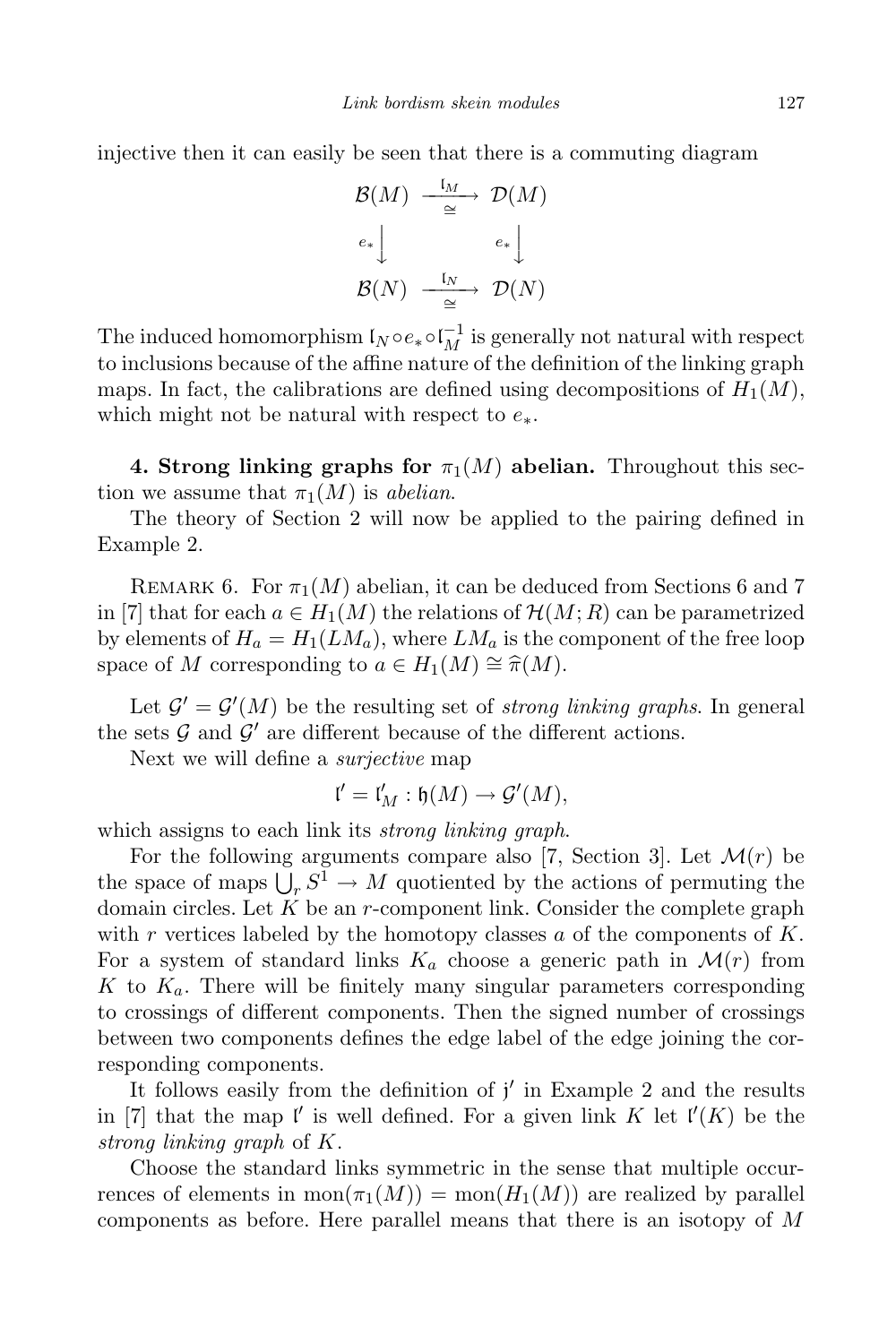which interchanges the two components within a tubular neighborhood of each of them. Moreover we can always choose the system of standard links so that, as before, each sublink of a standard link is isotopic to a standard link. (This can easily be constructed inductively over the number of components.)

It is easy to prove that  $\mathfrak l'$  is surjective by choosing paths in the mapping space corresponding to a given set of edge labels.

Next we define a calibration  $w'(a_1, a_2, a)$  as follows. Let  $K_{a_1 a_2 a}$  be the standard link and let  $K_{[a_1+a_2],a,b}$  be the result of attaching an oriented band to  $K_{a_1a_2a}$  which connects the two distinguished components. The resulting link is standard (up to isotopy) except possibly in the banded component. As before, we find a homotopy of this component into standard form, so that the resulting final link is standard. The corresponding path in  $\mathcal{M}(r)$ can be assumed generic with only finitely many points where the moving component intersects one of the other components transversely in a single point. This defines the edge labels of  $w'(a_1, a_2, a) \in \mathcal{W}'_s(a_1 + a_2, a)$ . Note that the result a priori depends on the choice of band. Just choose a band for the definition so that the calibration  $w' = w'(M)$  is well defined.

REMARK 7. Any two links  $K_{[a_1+a_2],a;b}$  and  $K_{[a_1+a_2],a;b'}$  for different bands  $b, b'$  have the same linking graph. In fact the difference corresponds to contributions of band-moves, which cancel.

A band-move between two links is a passage of two strings of one component, which are opposite sides of a band, through another component. This passage corresponds to a sequence of two crossing-changes with opposite signs.

LEMMA 3. Suppose that  $\pi_1(M)$  is abelian. Then any two links which differ by band-moves have the the same image in  $\mathcal{H}(M;R)$ .

*Proof.* Let r be the number of components. The result is trivial for  $r = 1$ . Consider two 2-component links which differ by precisely one band-move. We study the difference of the two links in  $\mathcal{H}(M;R)$ . By applying skein relations to the two crossings of one of the links we see that their difference is the product of  $q^{\pm 1}z$  with a difference of the images of two knots with the same freee homotopy class (thus are equal in  $\mathfrak{h}(M)$ ). For  $r > 2$  by application of the skein relations we see that the difference has the form  $q^{\pm 1}z(K_0 - K'_0)$ , where  $K_0, K'_0$  differ by a sequence of band-moves between links with  $r-1$ components. So the result follows by induction on  $r$ .

The following result is essential for exceptional cases, which appear in the proof of Theorem 2.

THEOREM 5. Suppose  $\pi_1(M)$  is abelian. Then the strong linking graph map induces an isomorphism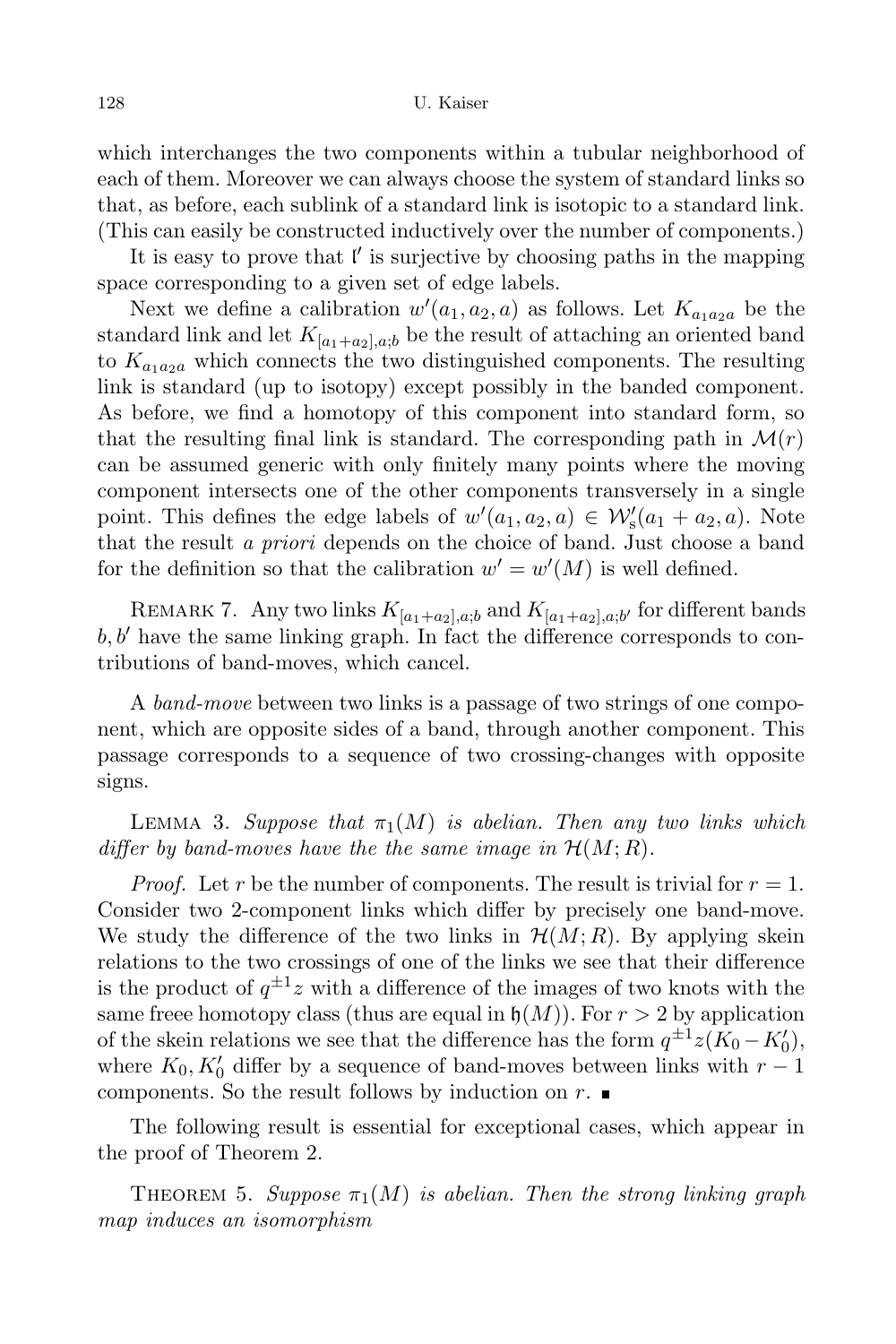$$
\mathcal{H}(M;R) \to \mathcal{D}(w'(M),j';R) =: \mathcal{D}'(M;R).
$$

Moreover , the image of a link in the homotopy skein module is determined by its strong linking graph.

Proof. Throughout the proof, linking graph will mean strong linking graph.

First we prove that the homomorphism induced by the linking graph map

$$
R\mathfrak{h}(M) \to \mathcal{D}'(M;R)
$$

maps skein relations of  $\mathcal{H}(M;R)$  trivially. Consider the image of a skein relation  $K_+ - q^2 - qzK_0$  in  $\mathcal{D}'(M; R)$ . Let  $\gamma_{\pm}$  and  $\gamma_0$  be the linking graphs associated to  $K_{\pm}$  and  $K_0$  by using paths in  $\mathcal{M}(r)$  respectively  $\mathcal{M}(r-1)$  as follows. There are paths for  $K_+$  and  $K_-\,$  which differ precisely by a crossing change. So there is a corresponding  $\gamma \in \mathcal{G}'[1]$  defining  $\gamma_{\pm}$  as usual. We have to prove that  $\gamma_0$  is equal to a linking graph of  $K_0$ , at least up to skein relations in  $\mathcal{D}'(M; R)$ . Add a band to  $K_{-}$  joining the over/undercrossing points and follow the remaining homotopy to  $K_a$ , the standard link for  $K_{\pm}$ . The band can be homotoped along, avoiding intersections with the other components. Now attach the band along the homotopy to construct a homotopy from  $K_0$  to a link which is standard except in the banded component. Recall that we have chosen our standard links such that sublinks of standard links are isotopic to standard links. Thus the homotopy from  $K_{\pm}$  to  $K_a$  defines a homotopy of  $K_0$  to some link  $K_{[a_1,a_2],a,b}$  for some band b. The homotopy between this link and the corresponding standard link now precisely contributes the action of the necessary calibration. By the remark above the linking graphs do not change under band-moves.

For  $r \geq 0$  let  $\mathcal{H}_r(M;R)$  respectively  $\mathcal{D}'_r(M;R)$  denote the quotients of the free modules generated by link homotopy classes of links with  $\leq r$  components respectively  $j'$ -graphs with  $\leq r$  vertices, by the submodules generated by the skein relations involving at most  $r$  components respectively vertices. There are natural inclusion homomorphisms  $\mathcal{H}_r(M; R) \to \mathcal{H}_{r+1}(M; R)$  respectively  $\mathcal{D}'_r(M;R) \to \mathcal{D}'_{r+1}(M;R)$ . Then  $\mathcal{H}(M;R)$  respectively  $\mathcal{D}'(M;R)$ is the direct limit of the modules with  $\leq r$  components, respectively  $\leq r$ vertices. It is immediate from the constructions and the proof above that there are linking graph epimorphisms for  $r \geq 0$ :

$$
\mathcal{H}_r(M;R) \to \mathcal{D}'_r(M;R).
$$

We will prove by induction on  $r$  simultaneously that:

- (1) there exist homomorphisms  $\mathfrak{s}_r : \mathcal{D}'_r(M; R) \to \mathcal{H}_r(M; R)$  which are inverse to  $\mathfrak{l}_r$ ,
- (2) the image of each link with  $\leq r$  components in  $\mathcal{H}_r(M;R)$  is determined by its linking graph.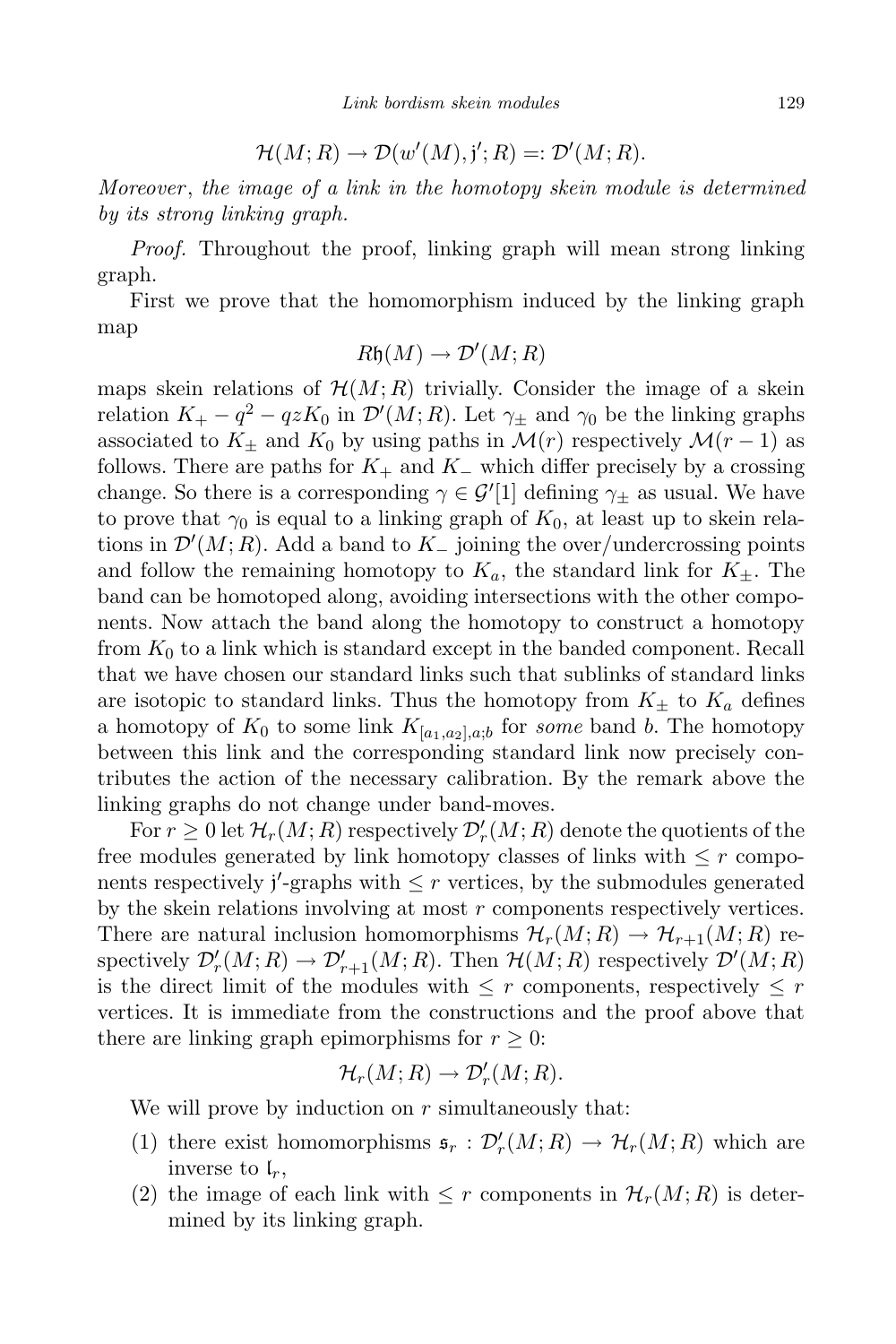The assertion is certainly true for  $r = 0$  and  $r = 1$ . Suppose it holds for all  $0 \leq i < r$ . We will construct

$$
\mathfrak{s}_r : \mathcal{D}'_r(M;R) \to \mathcal{H}_r(M;R)
$$

by assigning to each linking graph a corresponding link, and show that this assignment maps skein relations of graphs to skein relations of links. For a  $j'$ -graph with r vertices choose a representative  $H_1(M)$ -graph. Choose an order of the vertices of the graph. Now define a path in  $\mathcal{M}(r)$ , beginning in the standard link, and running through crossing changes according to edge labels with appropriate signs. This can be done in such a way that for the resulting path p from a *link* K to  $K_a$  the crossings between components  $i < j$ precede crossings between  $k < l$  if  $(i, j)$  precedes  $(k, l)$  in the lexicographic order. Moreover the crossing changes can be determined by a collection of arcs joining each pair of components. Let  $\mathfrak{s}_r(\gamma)$  be the class of  $\mathfrak{p}(0)$  in  $\mathcal{H}_r(M; R)$ . It is not hard to see that the image of the link in the homotopy skein module does not depend on the order chosen. It follows that changing the representative graph by the action on a *vertex group* also will not change the image of  $\mathfrak{s}_r(\gamma)$  in  $\mathcal{H}_r(M; R)$ . (Just choose the order according to the vertex and realize the vertex action by a loop in the mapping space.)

We show that a skein relation  $\gamma_+ - q^2 \gamma_- - q z \gamma_0$ , with the number of vertices of  $\gamma_{\pm}$  less than or equal to r, maps trivially in the homotopy skein module. This is certainly true for graphs with  $\langle r \rangle$  vertices. For a graph in  $\mathcal{G}[1]$  with  $\gamma_+$  having r components, define the path by a choice of order of components such that the crossing change  $\gamma_+ \leadsto \gamma_-$  is between the first two components. Then the path corresponding to  $\gamma_-\!$  will be the segment of the path following the first crossing change. Let  $K_0$  be the  $(r-1)$ -component link resulting from Conway smoothing at the first crossing. Let  $K'_0 = \mathfrak{s}_{r-1}(\gamma_0)$ be the link determined by the graph  $\gamma_0$ . Then  $K_0$  and  $K_0'$  have the same linking graph. In order to see this consider the path used to define  $K_{\pm}$ . This defines a path which joins  $K_0$  to a link which is standard except in one component. But the path in  $\mathcal{M}(r-1)$  which is defined by a homotopy of this component into a form such that the complete link is in standard form, defines precisely the calibration, at least up to band-moves. Thus by Lemma 3 and the induction hypotheses for (2), the links  $K_0$  and  $K'_0 = \mathfrak{s}_r(\gamma_0)$ have the same image in  $\mathcal{H}(M;R)$ .

Note that the linking graph of  $K_0'$  is determined by the representative of the linking graph of  $K_{\pm}$  and the edge defining the skein relation. This proves (1) for  $i = r$ . By construction,  $\mathfrak{s}_r$  is the inverse of  $\mathfrak{l}_r$ . Thus two links  $K_1, K_2$  with the same image under  $\mathfrak{l}_r$  in  $\mathcal{D}'_r(M; R)$  have the same image in  $\mathcal{H}(M; R)$ . This shows (2) for  $i = r$  and completes the proof.

The next result allows us to apply Theorem 4 to the module  $\mathcal{D}'(M;R)$ .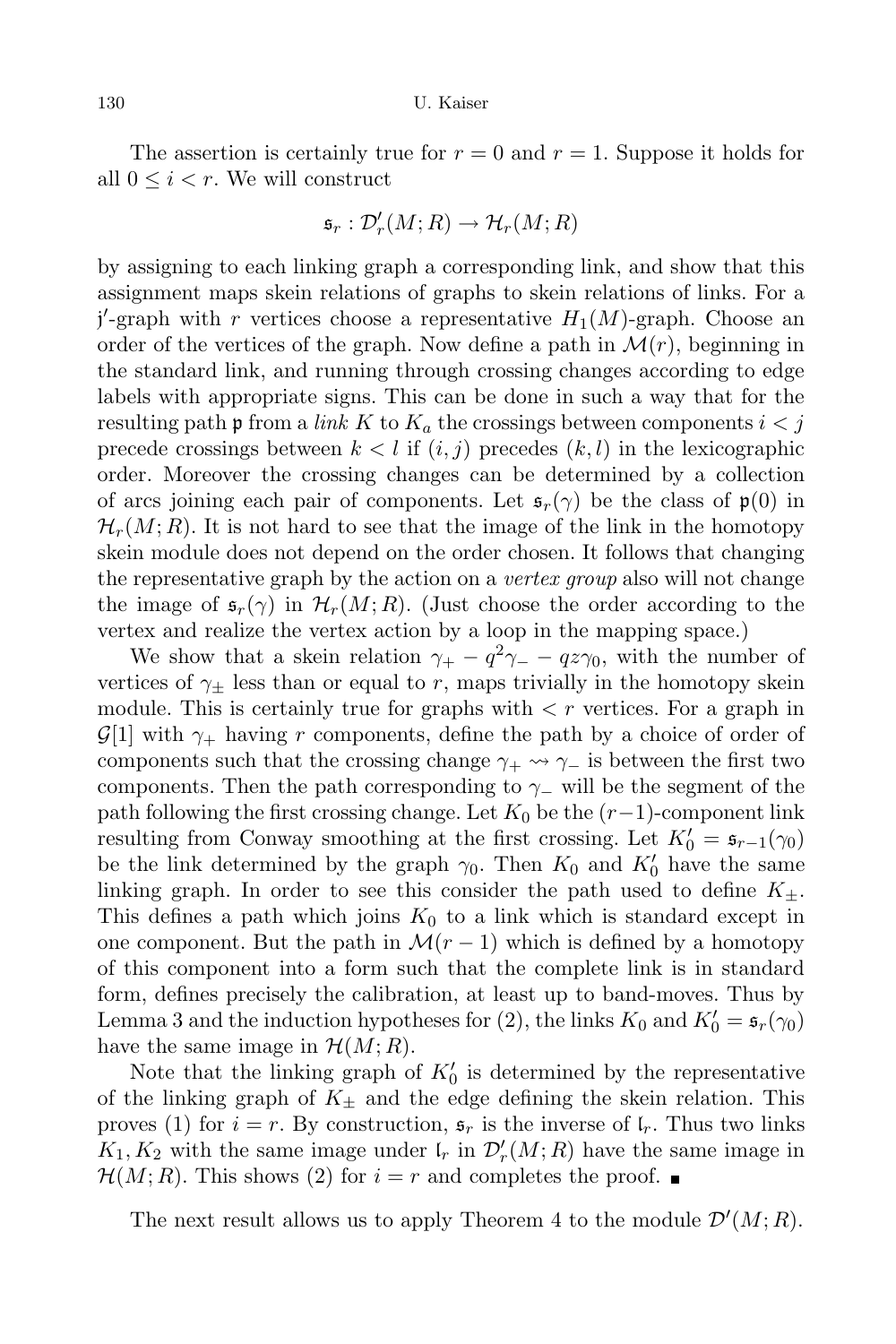LEMMA 4. The calibration  $w(M)$  is local.

Proof. This follows similarly to the argument in the proof of Lemma 2. Consider the process of attaching two bands  $b_1, b_2$  to at least 3 components of a standard link  $K_a$  of r components. Let  $\mathfrak{p}_i$  be the two paths in LM describing corresponding homotopies of the knots resulting from the attaching of  $b_i$  for  $i = 1, 2$ . The product  $\mathfrak{p}_1 \times \mathfrak{p}_2$ , joined to the constant path for all the remaining components, can be assumed to be a transversal map

$$
I \times I \to \mathcal{M}(r-2),
$$

in the sense of [7, Section 3] and [8]. Thus the contributions for edge labels from the restrictions to the two boundary parts  $(\{0\}\times I) \cup (I\times\{1\})$  and  $(I \times \{0\}) \cup (\{1\} \times I)$  are the same. But these two restrictions precisely describe the spider-actions of two corresponding calibrations with different order.  $\blacksquare$ 

**5. Proof of Theorem 2.** Suppose that  $\pi_1(M)$  is not abelian. Then the map  $\hat{\pi}(M) \to H_1(M)$  induced by the Hurewicz homomorphism is not a bijection. (A non-trivial commutator in  $\pi_1(M)$  is not in the conjugacy class of  $1 \in \pi_1(M)$  but maps trivially into  $H_1(M)$ .) Represent this element by some oriented knot in M. Since  $\mathfrak{h}(M) \subset R\mathfrak{h}(M)$ , this defines an element in the kernel of the homomorphism

$$
R\mathfrak{h}(M) \to R\mathfrak{b}(M) \to \mathcal{B}(M;R).
$$

This element represents a non-trivial element in the kernel of the Hurewicz homomorphism, because knots are non-trivial in the homotopy skein module  $(see [7]).$ 

Suppose that  $\pi_1(M)$  is abelian. Recall from [4] that in this case  $\pi_1(M)$ is one of

$$
\mathbb{Z}_p,\quad \mathbb{Z},\quad \mathbb{Z}\oplus\mathbb{Z}\quad\text{or}\quad \mathbb{Z}\oplus\mathbb{Z}\oplus\mathbb{Z}
$$

and  $p \geq 2$  is a prime. If M is Betti-trivial the result follows from Theorem 1.1 in [7] and Theorem 1 above. By [4, 5.1 and 11.11] and [7, lemma in Section 8 we can assume that M is one of  $S^1 \times S^2$  or  $S^1 \times S^1 \times S^1$ .

In both cases we will apply the results of Sections 3 and 4. Note that because  $H_1(M)$  is free abelian we can assume that the calibrations w are trivial. Recall that the calibrations  $w'$  are not necessarily trivial but do not depend on the choices of bands used in their definition (see Remark 7).

CASE 1. Let  $M = S^1 \times S^2$ . In this case  $h_2(M) \cong H_2(M) \cong \pi_2(M) \cong \mathbb{Z}$ and  $H_1(M) \cong \mathbb{Z}$ . Thus the sets of graphs  $\mathcal{G}(M)$  and  $\mathcal{G}'(M)$  discussed in Sections 3 and 4 are the same. We can represent the elements of  $H_1(M)$ naturally by knots wrapping around the  $S^1$ -component r times in a monotonic way. Using these representatives we can choose symmetric standard links for the definition of  $w'$  such that the calibrations are trivial. Thus by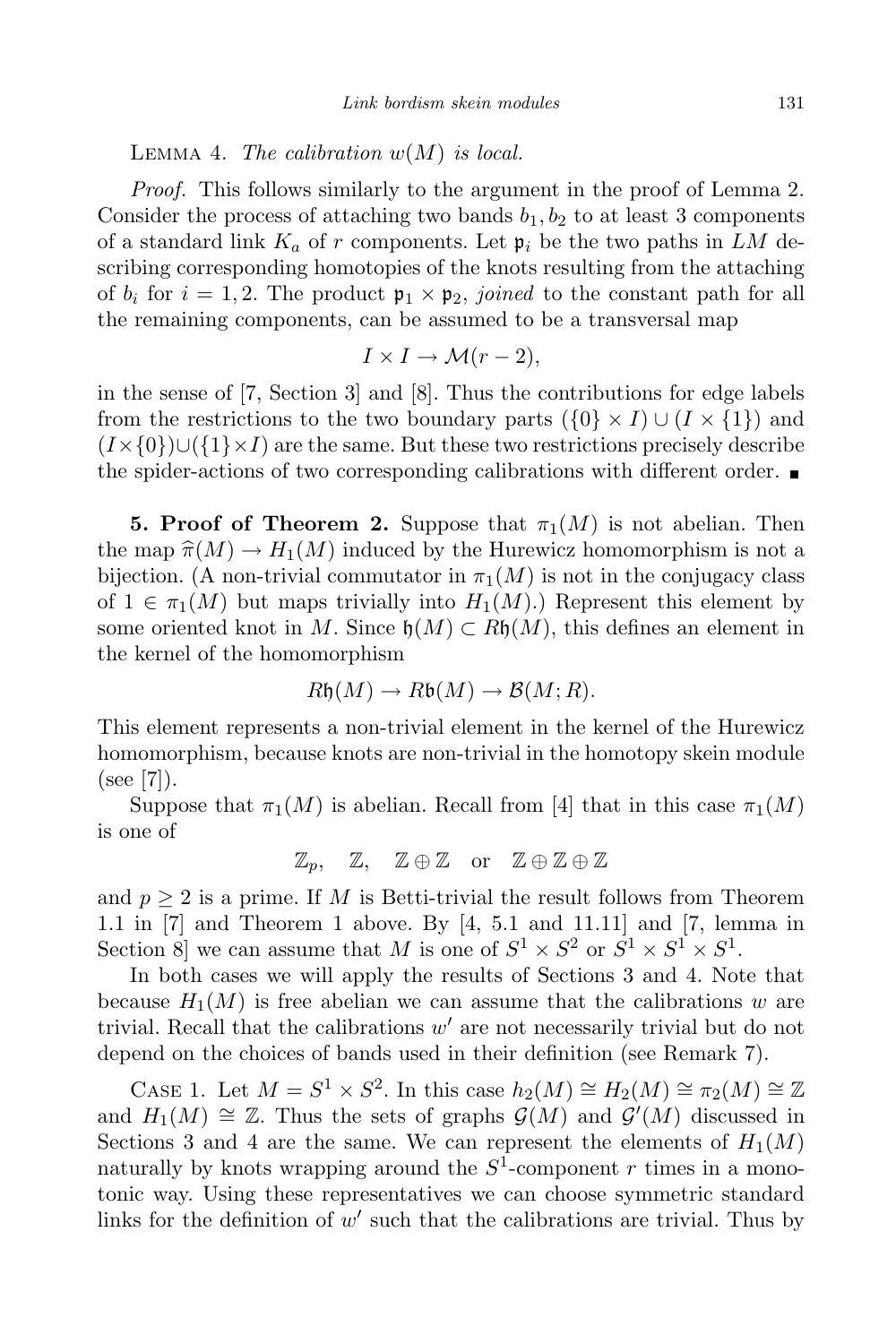Proposition 2, Theorem 5 and Theorem 4 there is a commuting diagram of homomorphisms

$$
\mathcal{H}(M;R) \xrightarrow{\quad \mathfrak{l}'} \mathcal{D}'(M;R)
$$

$$
\downarrow^{\mu} \qquad \cong \qquad \qquad \cong
$$

$$
\mathcal{B}(M;R) \xrightarrow{\quad \mathfrak{l}} \mathcal{D}(M;R)
$$

and the result follows.

CASE 2. Let  $M = S^1 \times S^1 \times S^1$ . We want to show that the homomorphism

$$
\mathcal{H}(M;R)\to \mathcal{B}(M;R)
$$

is not injective.

We identify  $H_1(M) \cong h_1(M) \cong \mathbb{Z}^3$  and  $H_2(M) \cong h_2(M) \cong \mathbb{Z}^3$ . Recall that the cross product induces an isomorphism

$$
\bigoplus_{i=1}^3 (H_1(S^1) \otimes H_1(S^1)) \to H_2(M).
$$

In other words, if  $e_i$ ,  $i = 1, 2, 3$ , are the homology generators of  $H_1(M)$ then the generators of  $H_2(M)$  can be written in the form  $t_1 = e_2 \times e_3$ ,  $t_2 = e_3 \times e_1, t_3 = e_1 \times e_2$ . If  $a, b, c$  are any three vectors in  $\mathbb{Z}^3$  then the intersection of the torus determined by  $a, b$  with a curve respresenting  $c$  is given by the vector triple product  $(a \times b) \cdot c$ . Note that we can represent the three generators of  $H_1(M)$  and the corresponding standard link components in the form  $S^1 \times \{1\} \times \{1\} \times S^1 \times \{1\}$  and  $\{1\} \times \{1\} \times S^1$ . We identify standard links with elements in  $mon(H_1(M))$  as usual.

Assume that  $q^2 \neq 1$ . Let K be the two-component link in M with first component given by the boundary of a small disk on  $S^1 \times S^1 \times \{1\}$  with center  $\{1\} \times \{1\} \times \{1\}$ , and with second component  $\{1\} \times \{1\} \times S^1$ . Let the standard link  $K_2$  for  $0e_3 \in \text{mon}(H_1(M), 2)$  in  $\mathcal{H}(M; R)$  be given by the link with the same first component but second component  $\{-1\} \times \{1\} \times S^1$ . In  $\mathcal{B}(M;R)$  the two links are singular link bordant (they differ precisely by the action of the torus  $S^1 \times S^1 \times \{1\}$  representing  $e_1 \times e_2$ ). By application of the skein relation to  $K_1$  we see that the element

$$
(q^2-1)(0e_3) - qze_3,
$$

respectively the corresponding linear combination of standard links, is trivial in  $\mathcal{B}(M;R)$ .

Recall from [7] that the relations for  $\mathcal{H}(M;R)$  are determined by actions from the fundamental group of  $M$  and by actions originating from the fundamental groups of components of its free loop space. The relations from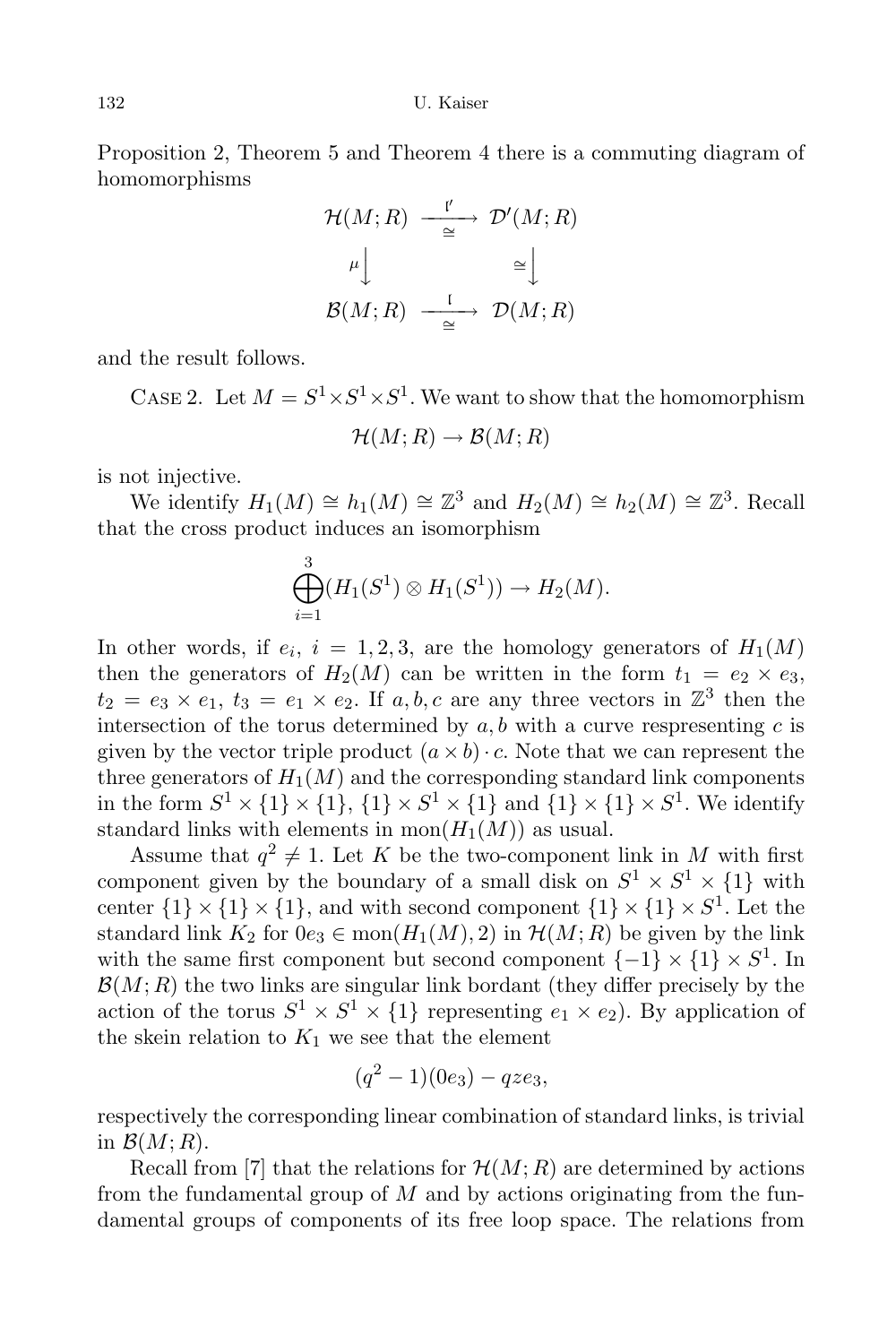the fundamental group are divisible by  $z^2$  because  $\pi_1(M)$  is abelian. The relations from the free loop space which involve at most two link components are generated by elements of the form

$$
(q^{2n}-1)(ac) - nqz(a+c),
$$

with  $n = (a \times b) \cdot c$  for arbitrary  $b \in H_1(M)$ , or the coefficients of 2component links respectively knots will be divisible by z respectively  $z^2$ . It follows that the above element is not trivial in  $\mathcal{H}(M;R)$  (because a triple product involving 0 is always 0).

Next assume that  $q^2 = 1$ . We can identify  $\mathcal{B}(M; R) \cong \mathcal{D}(M; R)$  using the linking graph isomorphism. Consider the linking graph with a single edge with both vertex labels  $e_1$  and edge label 1. An application of  $t_1 \in h_2(M)$ gives the following relation for  $\mathcal{B}(M;R) \cong \mathcal{D}(M;R)$ :

(\*) 
$$
z(1 \cdot [(2e_1)]) = 0,
$$

with  $[2e_1] \in \text{mon}(\mathbb{Z}^3) \cong \text{mon}(H_1(M))$ . We will show that such a relation between corresponding standard links cannot hold in  $\mathcal{H}(M;R)$ . By Theorem 5 it suffices to show that the corresponding element in  $\mathcal{D}'(M;R)$  is non-trivial.

But such a relation for  $\mathcal{D}'(M;R)$  necessarily has to come from actions on a strong linking graph with a single edge with vertex labels x and  $2e_1 - x$ and edge label

$$
(x \times d) \cdot (2e_1 - x) = (x \times d) \cdot 2e_1
$$

for some  $d \in \mathbb{Z}^3 \cong H_1(M)$ . The induced relations have the form

$$
(2(x \times d) \cdot e_1))[2e_1].
$$

If the relation (\*) above holds in  $\mathcal{D}'(M;R)$ , then there exists an integral solution vector d satisfying

$$
(2(x \times d) \cdot e_1)) = 1,
$$

which is absurd. This completes the proof of the Hurewicz theorem in the case  $q^2=1$ .

PROBLEM. Give an explicit description of the kernel of the Hurewicz homomorphism  $\mu$ . Obviously the kernel of  $\mu$  contains the image in  $\mathcal{H}(M;R)$ of all those link homotopy classes of links in  $M$  which map to link bordism classes represented by links with only empty components. This last set is usually large, even in cases when  $\mu$  is an isomorphism (see [3], [14]).

## References

- [1] M. Chas and D. Sullivan, String topology, preprint; arXiv:math.GT/9911159.
- [2] V. Chernov and Y. Rudyak, Towards the general theory of affine linking numbers, preprint; arXiv:math.GT/0302295.